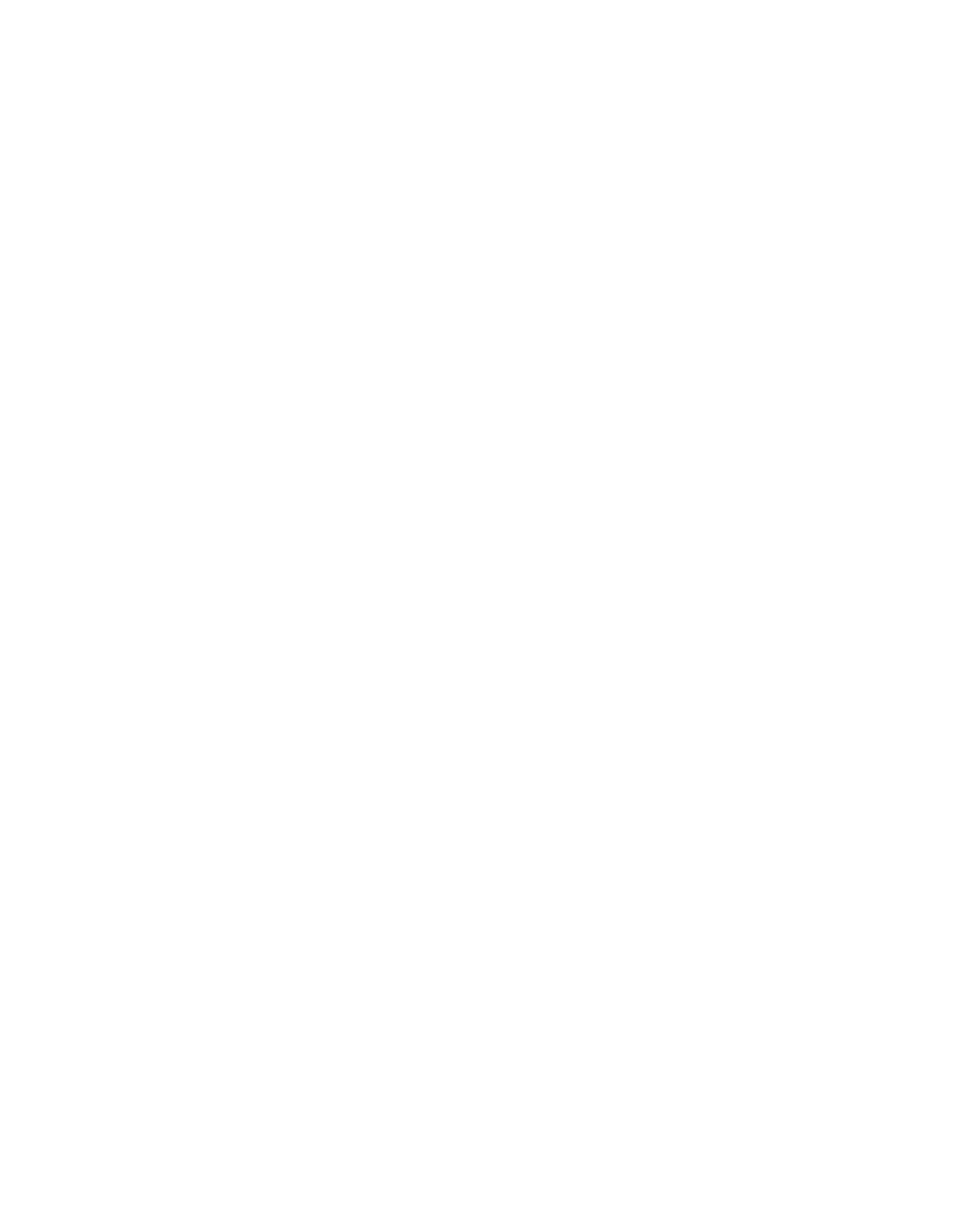## **Table of Contents**

| Does the WFPS have adequate processes in place to manage sick leave? 19           |  |
|-----------------------------------------------------------------------------------|--|
| Is maintenance of the minimum staff complement at risk due to retiring staff?  21 |  |
| Is there a relationship between the occurrence of sick leave and retirements?  22 |  |
| Are the Information systems secure and do they provide timely and relevant        |  |
|                                                                                   |  |
|                                                                                   |  |
|                                                                                   |  |
|                                                                                   |  |
|                                                                                   |  |
|                                                                                   |  |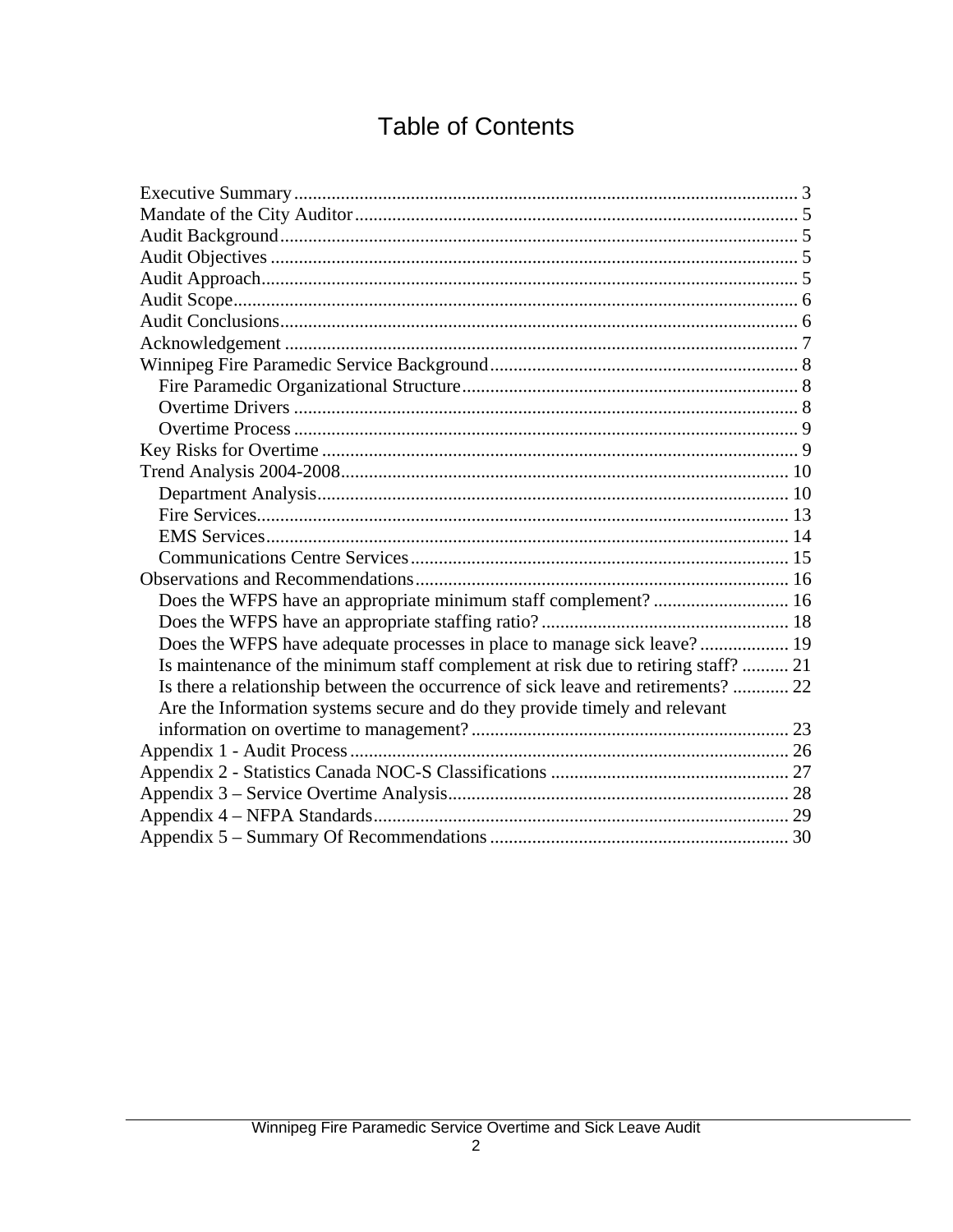## **EXECUTIVE SUMMARY**

The Winnipeg Fire Paramedic Service (WFPS) provides critical services to the citizens of this City. These services include the detection, suppression and extinguishment of fires, pre-hospital paramedic care and transport services. Regardless of the level of demand at any given point in time, a constant minimum staffing level is required to ensure that the desired service level to the public can be met.

An audit of overtime in the Emergency Services Departments was included in the City Auditor's 2007-2009 Audit Plan. This is the second of two audits; the first was a review of overtime incurred by the Winnipeg Police Service.

The objectives of this audit were

- $\blacksquare$  to examine the causes of the trends in the WFPS overtime costs in the past five years, and
- **to evaluate the governance and** management frameworks and practices relative to the control of overtime.

The 2008 overtime expenditures of the WFPS totaled approximately \$1.4 million, which represented about 11% of all overtime paid to City of Winnipeg employees. The 2007 overtime expenditure, in contrast, was nearly \$3 million, representing 21% of all overtime payments to City employees.

The requirement for overtime is driven by two main staffing factors: (1) maintaining the minimum complement, and (2) the staffing ratio. The minimum complement is the minimum number of staff required to be on a shift at any given point in time. The staffing ratio is the number of employees that are required to maintain the minimum

complement, taking into account absences arising from annual leave, training, maternity leave and sick leave. If the proper staffing ratio has not been determined, either overtime will consistently be required to fill the minimum complement or excessive salary costs will be incurred for staffing surplus positions.

The next section discusses the trends we observed through our statistical analysis of data provided by the WFPS. During the review, we encountered several information systems limitations where we were unable to obtain complete information to perform a complete analysis of the three main service branches staffing levels or of other performance indicators of the Department's operations. We have made recommendations in the report that should help to strengthen the quality and availability of information.

## **Trend Analysis: 2004 to 2008**

We observed that there has been considerable fluctuation in the amount of overtime hours worked and resulting dollars paid. Overtime wages were \$1.375 million in 2005 and then jumped to \$2.999 million by 2007. In 2008, overtime wages dropped to \$1.436 million.

We compared the level of overtime worked and sick leave taken by WFPS staff to national averages compiled by Statistics Canada. We observed that the average overtime worked for Communications Centre staff does exceed the average for Canada. We also found that the highest level of overtime worked by individual EMS staff members does exceed the national average and that the highest of overtime worked by Communications Centre staff is significantly higher. The average sick leave usage by the WFPS was consistently below the national rates,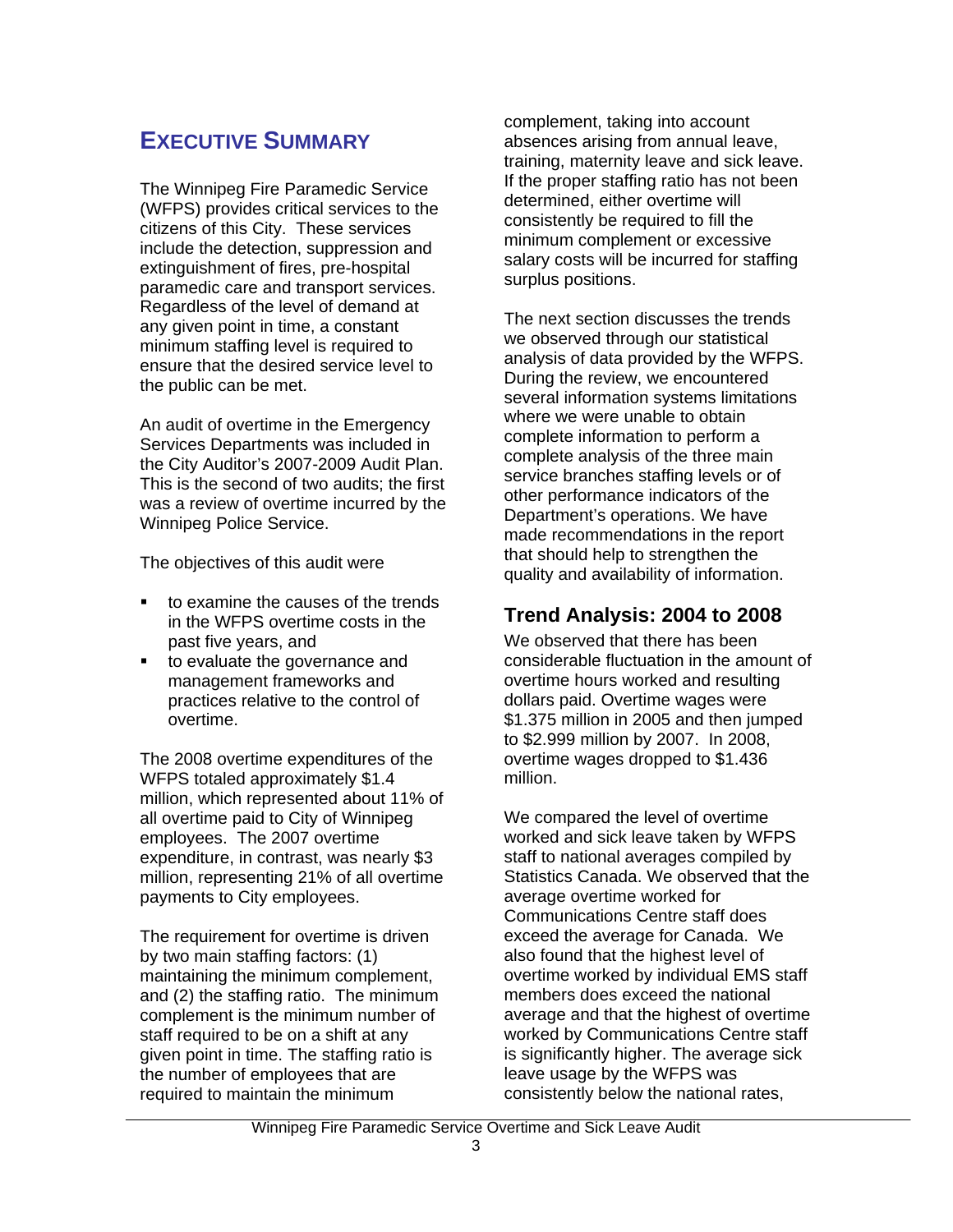with the exception of the Communications Centre in 2006. The high levels of overtime noted for some EMS and Communications Centre staff may be cause for concern and we have made a recommendation later in the report to address this issue.

We then examined the reasons for overtime in Fire, EMS and the Communications Centre separately. Overtime for Fire increased significantly in 2006 and 2007. We attempted to obtain information on staffing trends (platoon staff size, minimum complement, number of staff on duty, number of staff called-in, number of staff scheduled for annual leave and training); however, information system limitations prevented us from obtaining that information. Anecdotally, WFPS management believes that attempts to meet vacancy management and budget targets in Fire resulted in a shortage of staff during that time period. We do note, in 2008, overtime decreased to its lowest level in our period of review. Both EMS and the Communications Centre experienced modest fluctuations in overtime. The absence of supporting daily staffing trend information again limited our ability to perform a proper analysis.

Overall, the decrease in overtime in 2008 is a positive sign, but a lack of supporting information to explain the fluctuations in overtime leaves us unable to fully explain the trends. We do note that from the information we were able to review, the causes for overtime appeared reasonable with the main reason being to maintain the minimum complement. We did observe the opportunity to improve some supporting processes that should lead to a decline in overtime levels. We also believe that the WFPS has the ability to improve the availability of information regarding overtime. The next section highlights some of our key recommendations.

### **Key Recommendations**

The WFPS has an opportunity to improve the quality of performance information gathered and reported. The WFPS does report on actual performance results such as response times; however, except for Fire, results are not reported against a target leaving one unable to evaluate whether the response times are meeting expectations for the service.

We have made recommendations to enhance performance information that will enable the WFPS to determine if the minimum complement and staffing ratio are appropriate in the current operating environment and in the future. These two issues are key drivers of overtime and the WFPS requires better staffing trend information to manage operations.

We evaluated a sample of staff that were off for an extended sick leave absence and determined that approximately 50% had inadequate medical documentation on file. This translated to over \$371,000 in sick leave payments in 2007 alone. We made recommendations to improve the process to ensure sick leave absences are properly supported and to clarify the responsibilities between WFPS and the Occupational Safety and Health branch.

Further enhancement of WFPS information systems will greatly improve the quality of information and allow for proactive monitoring of overtime and sick leave. Changes will also free up internal resources to perform more value-added analyses.

The WFPS has the opportunity to improve control systems regarding the use of overtime and sick leave. Implementing our recommendations will help to ensure that all allocated resources are used effectively and efficiently.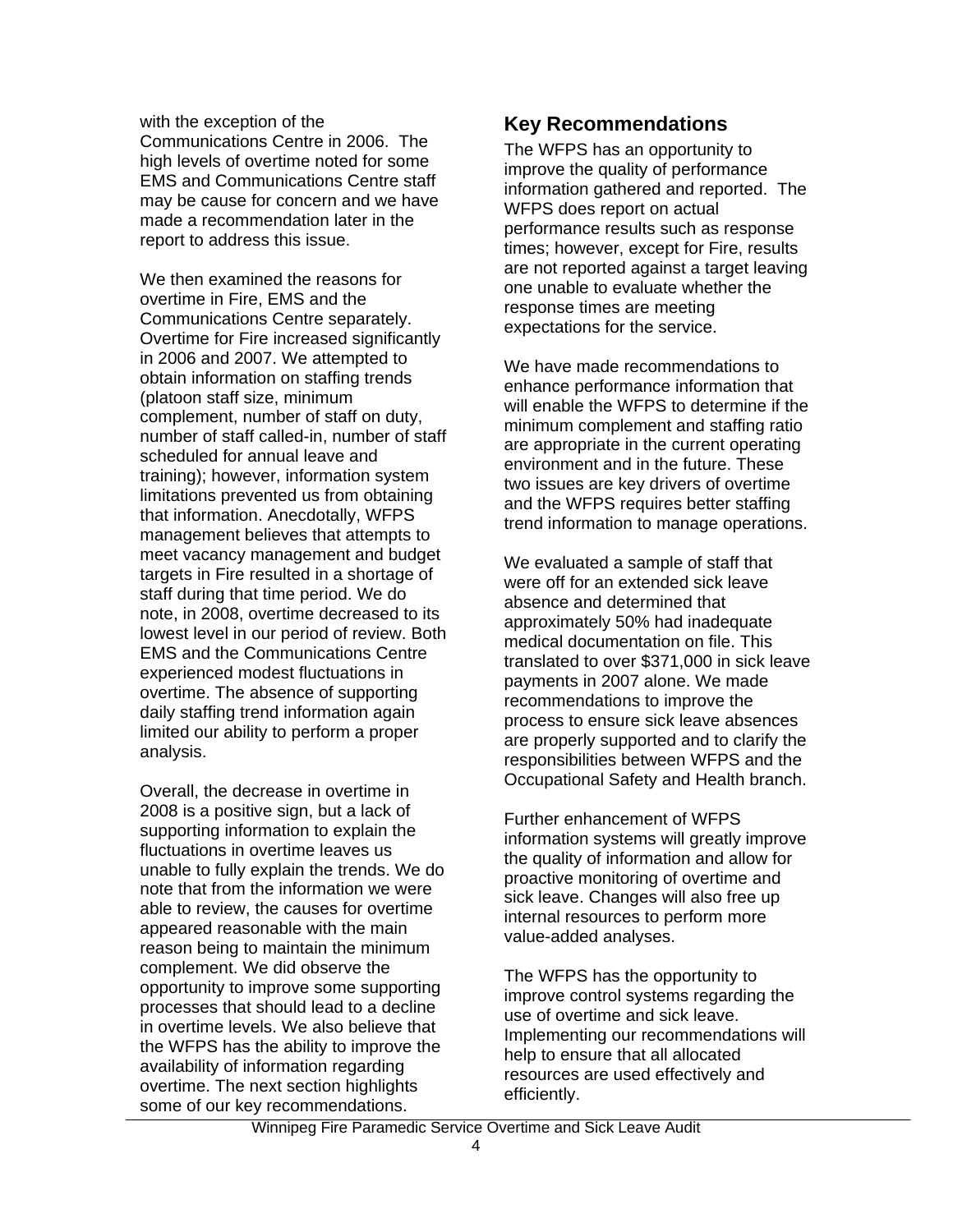## **MANDATE OF THE CITY AUDITOR**

The City Auditor is a statutory officer appointed by City Council under the *City of Winnipeg Charter Act*. The City Auditor reports to Council through the Audit Committee (Executive Policy Committee) and is independent of the City's Public Service. The City Auditor conducts examinations of the operations of the City and its affiliated bodies to assist Council in its governance role of ensuring the Public Service's accountability for the quality of stewardship over public funds and for the achievement of value for money in City operations. Once an audit report has been communicated to Council, it becomes a public document.

## **AUDIT BACKGROUND**

The mandate for the Winnipeg Fire Paramedic Service (WFPS) includes the detection, suppression and extinguishment of fires, pre-hospital paramedic care and transport services. A constant minimum staffing level is required to ensure that the desired service level to the public is met.

The 2008 overtime expenditures of the WFPS totaled approximately \$1.4 million, which represented about 11% of all overtime paid to City of Winnipeg employees. The 2007 overtime expenditure, in contrast, was nearly \$3 million, representing 21% of all overtime payments to City employees in that year. The prior level of overtime expense gave reason for concern on whether the WFPS was operating within the optimal range for overtime.

Due to the proportion of City spending for overtime in emergency services departments, an audit of Emergency

Services Overtime was included in the 2007-2009 Audit Plan. This is the second of two audits; the first was an audit of overtime incurred by the Winnipeg Police Service.

## **AUDIT OBJECTIVES**

The objectives of this audit were:

- To examine the causes of the trends in the WFPS overtime costs in the past five years.
- To evaluate the governance and management frameworks and practices relative to the control of overtime.

## **AUDIT APPROACH**

We have conducted the audit in accordance with generally accepted auditing standards. **Appendix 1** provides a flowchart of the audit process.

- We conducted interviews with the Fire and Paramedic Chief, Deputy Chief of Operations, Manager of Finance and Administration and Human Resources Manager to gain an understanding of the WFPS, the policies and procedures in place relating to overtime and the overtime monitoring process.
- We obtained and reviewed data and statistical information from the WFPS Manager of Finance and Administration and the Human Resources Assistant.
- We obtained and reviewed statistical information from Corporate Support Services related to overtime costs and hours, sick leave costs and hours, and staffing levels.
- We gained an understanding the role of the nurse dedicated to WFPS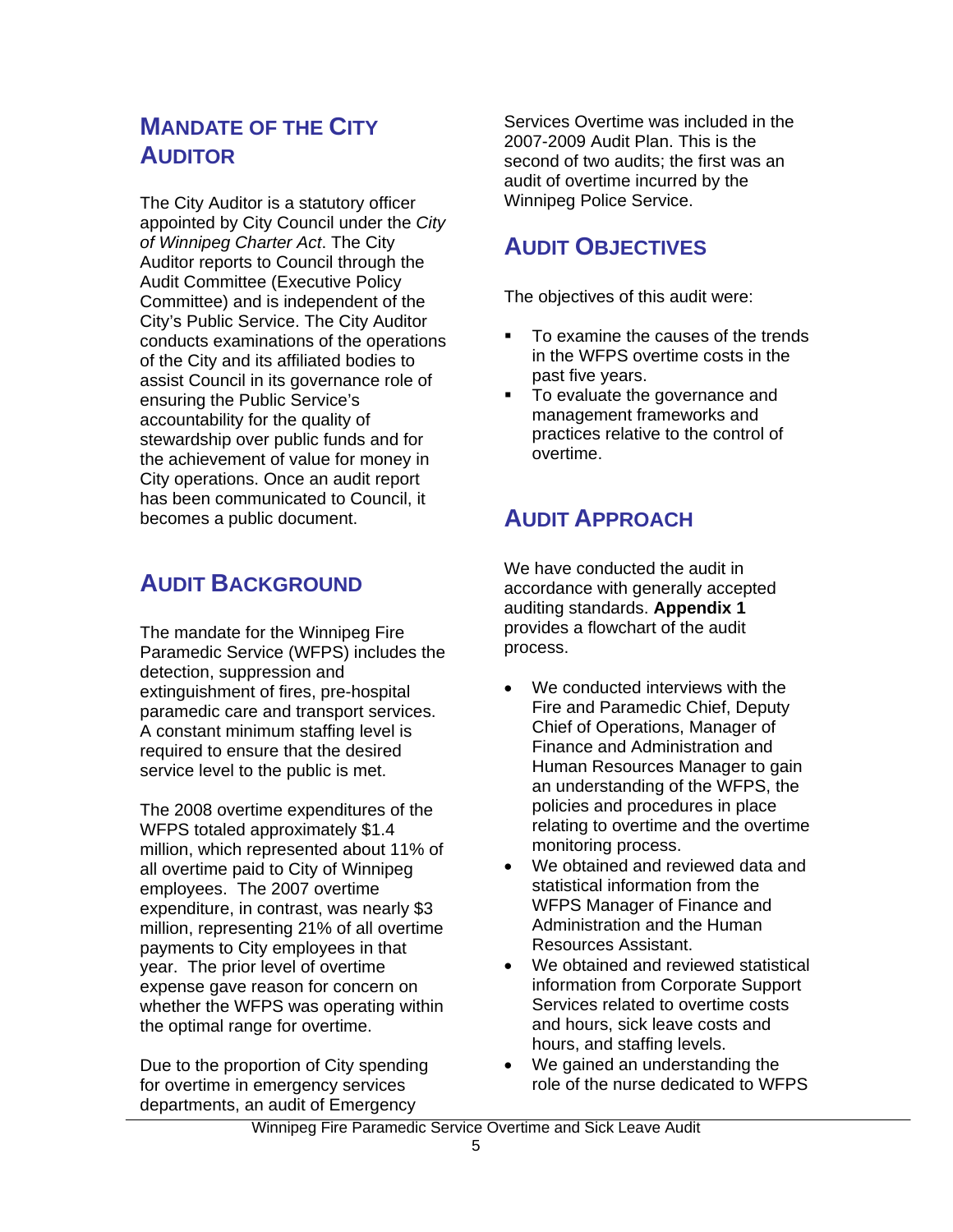with the Occupational Health Branch.

- We reviewed related industry reports, policies, standards, procedures and other relevant background documentation relating to the WFPS in general.
- At the conclusion of the audit, we provided a report to the Chief of Fire and Paramedic Services, the Deputy Chief of Operations, the Chief Administrative Officer and Council.

The conclusions in our report are based upon information available at the time. In the event that significant information is brought to our attention after completion of the audit, we reserve the right to amend the conclusions reached.

## **AUDIT SCOPE**

The scope of our audit covered the period January 1, 2004 to December 31, 2008, which is the five complete years before the date of our report. We believe that this scope affords us the ability to analyze trends in overtime without a pervasive risk of losing context in the examination of too short a period that may be affected by specific shortterm circumstances.

We have undertaken appropriate procedures in an attempt to verify the accuracy of the information we were provided. At various times during the review, due to information system limitations, we were unable to obtain information to support our analyses.

The scope of the review was expanded to include a review of sick leave trends and management controls, due to the fact that sick leave is largely an uncontrollable factor that impacts overtime levels.

In the *Observations and* 

*Recommendations* section of the report, we have made recommendations to improve the management and quality of human resource related information available to WFPS management.

## **AUDIT CONCLUSIONS**

The audit work performed led us to the following conclusions:

- The 2006 and 2007 operating years had abnormally high overtime costs for the WFPS. We believe that increases to the minimum complement coupled with an inadequate staffing ratio, for that time period, may have contributed to the increased overtime.
- Over the period of review the WFPS has improved the monitoring of overtime levels. However, the information systems require enhancement to provide management with enhanced information on staffing trends and retirements to effectively continue to control overtime. The WFPS must also improve the monitoring of sick leave as it is factor that contributes to overtime levels.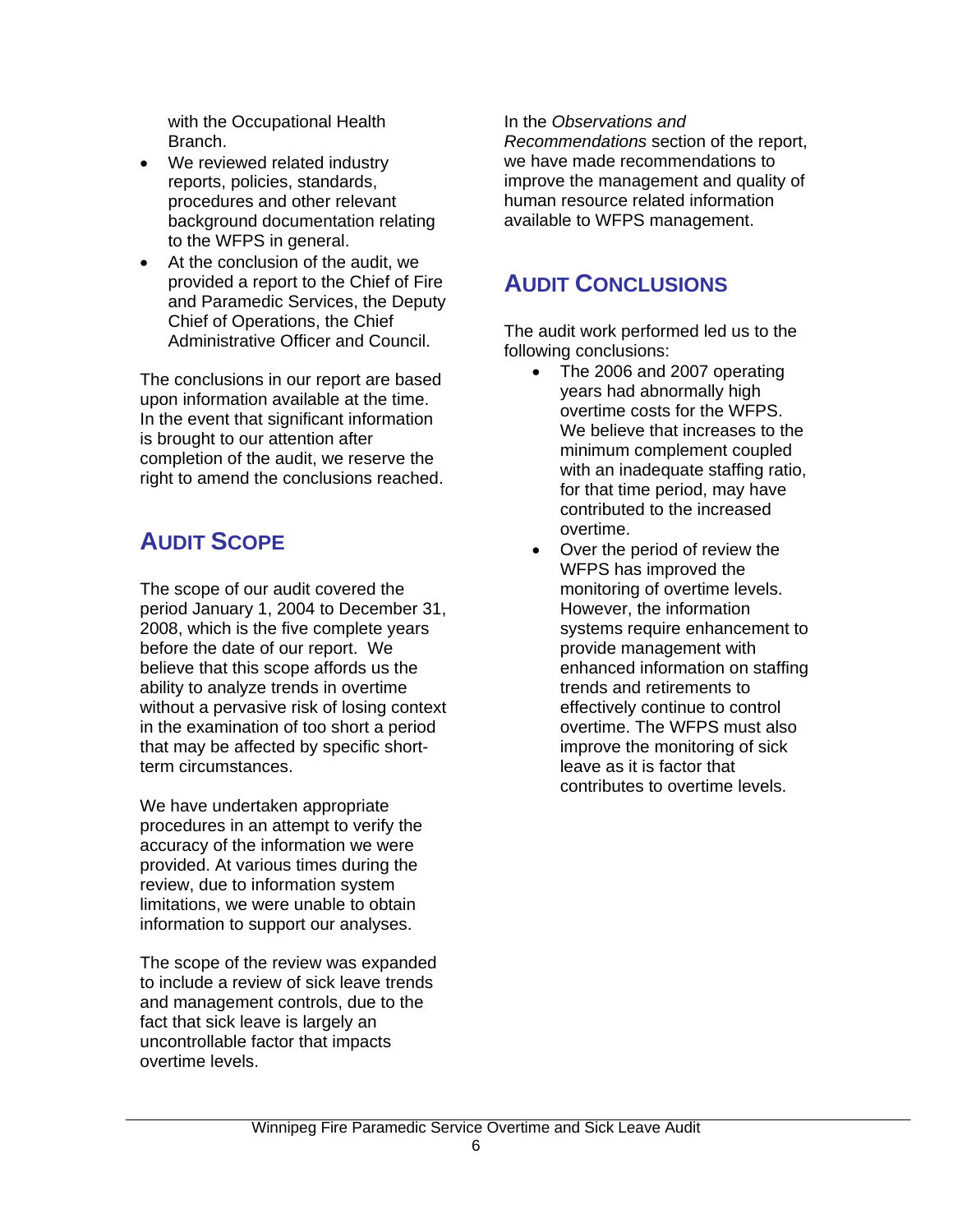## **ACKNOWLEDGEMENT**

The Audit Department wants to extend its appreciation to the Winnipeg Fire Paramedic Service, in particular, the Fire and Paramedic Chief, the Deputy Chief of Operations, the Manager of Finance and Administration and the human resources staff for their cooperation.



Busi With

May 2009

\_\_\_\_\_\_\_\_\_\_\_\_\_\_\_\_\_\_\_\_\_\_\_\_\_ *\_\_\_\_\_\_\_\_\_\_\_\_\_\_\_\_\_\_\_\_\_\_\_\_\_\_\_\_* Brian Whiteside, CA•CIA Date Acting City Auditor

Winnipeg Fire Paramedic Service Overtime and Sick Leave Audit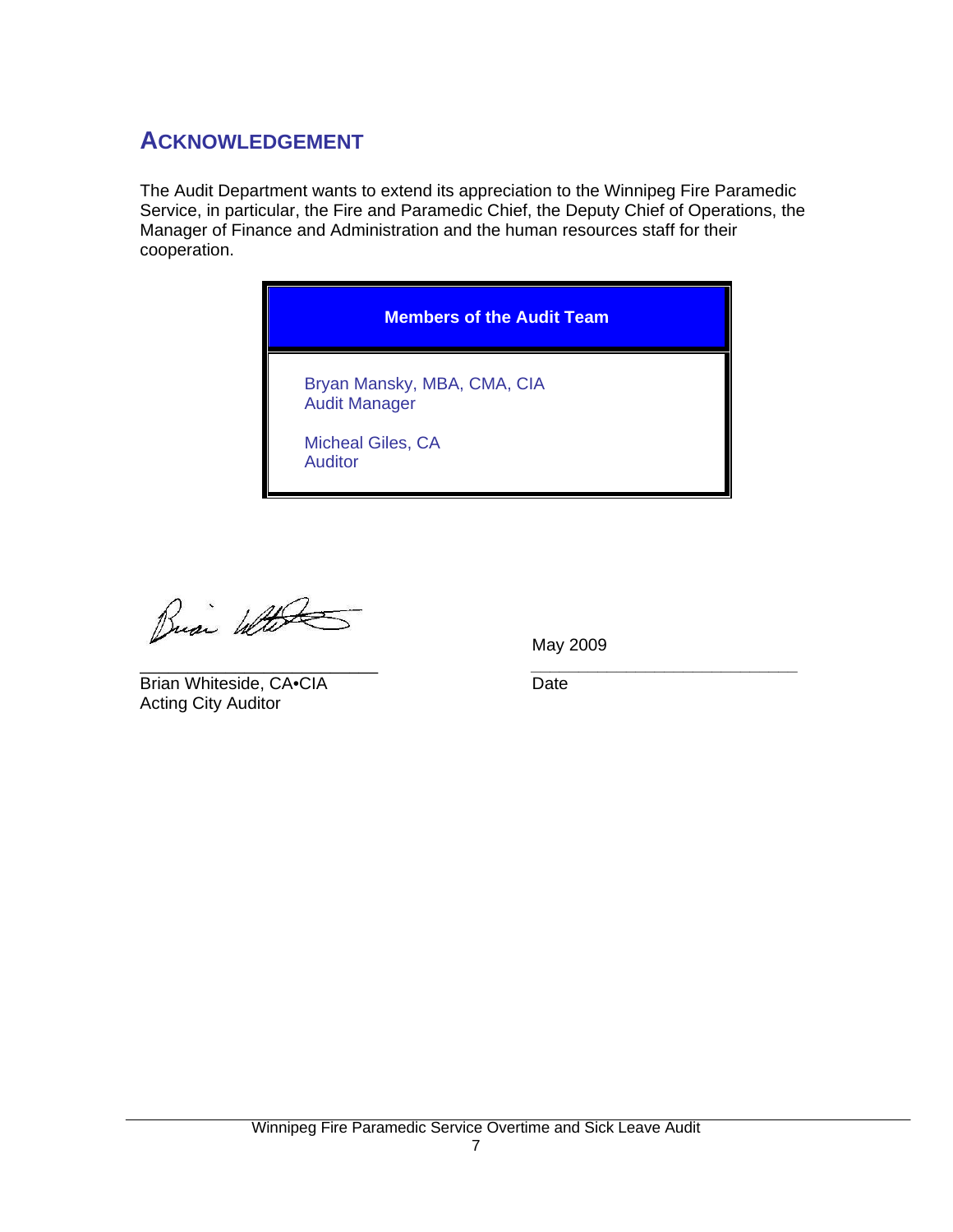## **WINNIPEG FIRE PARAMEDIC SERVICE BACKGROUND**

The service mandate for the Winnipeg Fire Paramedic Service (WFPS) includes but is not limited to the detection, suppression and extinguishment of fires, pre-hospital paramedic care and transport services. The major services provided by the WFPS can be segregated into activities involving fires (Fire), emergency medical treatment and transportation (EMS) and the communications and dispatch services related to each (Communications Centre).

Legislated authority for the Fire services for WFPS is derived from two provincial Acts, *The Fires Prevention and Emergency Response Act* and *The City of Winnipeg Act*. EMS services are regulated by the *Emergency Medical Response and Stretcher Transportation Act* and are provided under contract with the Winnipeg Regional Health Authority (WRHA). The Winnipeg Regional Health Authority operates under *The Regional Health Authorities Act*. The Communications Centre is also governed by the *Emergency Medical Response and Stretcher Transportation Act* and the *National Academy of Emergency Dispatch*. The resources that were available to accomplish these mandated activities in 2008 included a complement of 926 fire fighters, 223 paramedics, 40 Communications Centre employees and 68 administrative and support staff.

The Fire and Paramedic Chief reports to the Chief Administrative Officer. Politically, the WFPS reports to the Standing Policy Committee on Protection and Community Services.

## *Fire Paramedic Organizational Structure*

The WFPS provides three services to the public that account for the majority of resources. These services are: Fire Services, EMS, and the Communications Centre. These three services will be referred to as WFPS operations in the remainder of the report. The other services (including public education, fire inspections, support services and administration) were not examined in this report due to the relatively small portion of overtime reported by these groups. (See Appendix 3 – Service Overtime Analysis.)

These emergency response services operate on a four-on-four-off platoon structure work week averaging 42 hours per week; EMS has a slightly modified platoon structure to provide more resources during peak call volume times. The remaining services typically work a standard 37 ½ to 40 hour daytime workweek, depending on the applicable collective agreement.

## *Overtime Drivers*

The requirement for overtime is driven by two main staffing factors: (1) maintaining the minimum complement and (2) the staffing ratio. The minimum complement is the minimum number of staff required to be on a shift at any given point in time. This number is set by determining the level of service that is to be provided to the public, in conjunction with an analysis of available resources (stations and/or vehicular equipment) to meet that defined service level. The staffing ratio is the number of employees that are required to maintain the minimum complement, taking into account absences arising from annual leave, training, maternity leave and sick leave. If the proper staffing ratio has not been determined, either overtime will consistently be required to fill the minimum complement or excessive salary costs will be incurred for staffing surplus positions.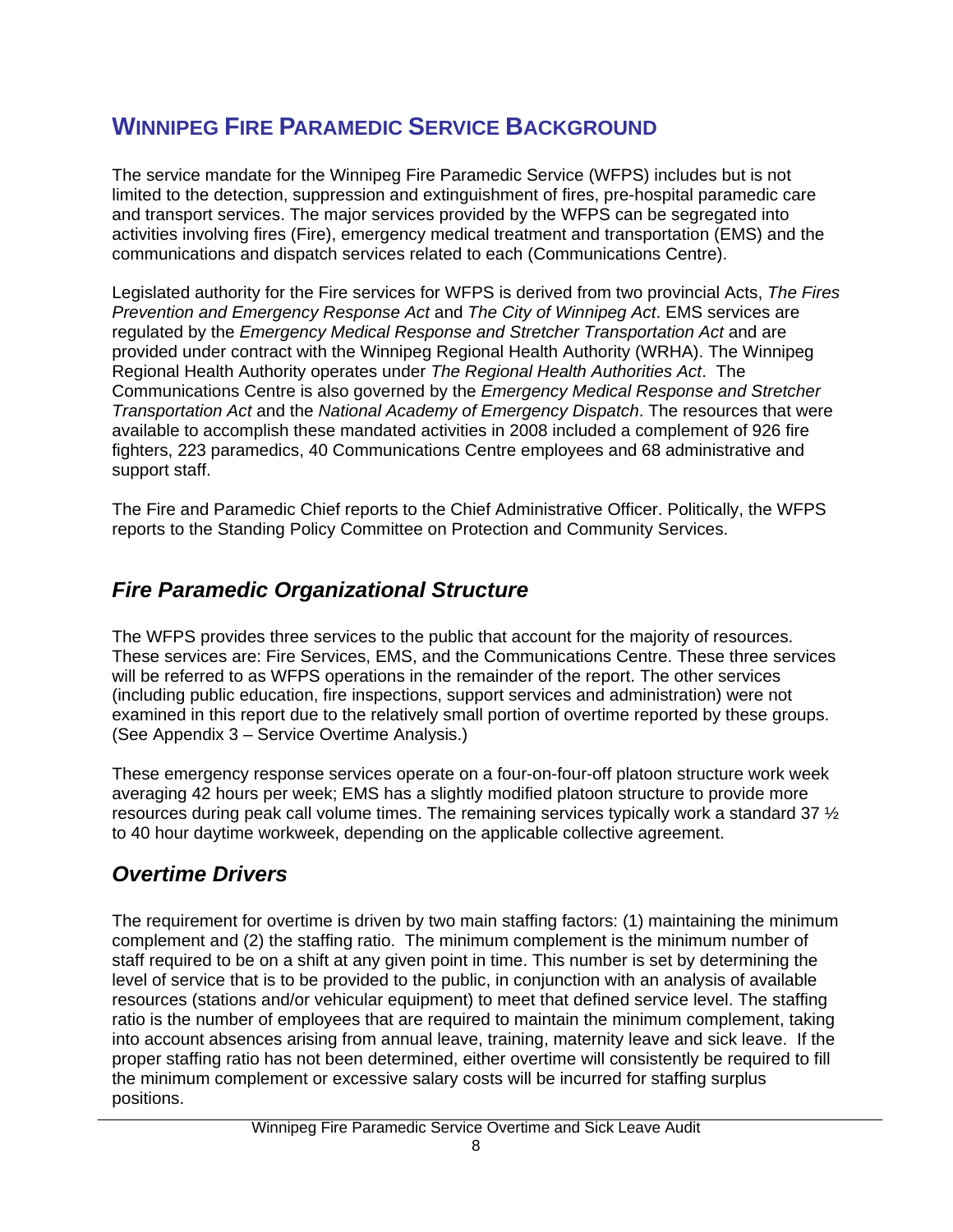It is important to note that there is a trade off between regular salaries and overtime. Increasing staff numbers as a means of reducing overtime will at some point become inefficient because the salaries paid out will be much higher than the overtime that would have otherwise been paid under the circumstances.

## *Overtime Process*

Virtually all of the operations overtime is due to call-ins to maintain the minimum complement; very little overtime is due to holdovers at the scene of an incident. EMS and Communications Centre employees have a small portion of weekly overtime (approximately 1.3 hours/biweekly/staff) per the terms of their collective agreement. We considered these hours to be unavoidable by management and have made appropriate references to them in our following analyses.

If a sufficient number of staff call-in sick so that the minimum complement falls below the defined threshold set by management, then the supervisor in charge of the platoon will call in replacements to replenish the minimum level. Each service has a call-in list which is based on seniority. The supervisor will sequentially call each employee on the list until the minimum complement has been met. The next time a call-in is required, the supervisor will begin calling from the last point that was left off in the list. This process ensures each employee receives an equal opportunity for overtime and reduces the possibility for allegations of favouritism. The division of overtime between employees is a requirement under the Professional Paramedic Association of Winnipeg (PPAW) and Canadian Union of Public Employees (CUPE) collective agreements and is an established business practice for members of United Fire Fighters of Winnipeg (UFFW). (We do note that the members of PPAW have since joined the Manitoba Government and General Employees Union (MGEU).)

## **KEY RISKS FOR OVERTIME**

The *potential* key risks associated with the management of overtime include:

- lack of communication of policies concerning the appropriate uses of overtime;
- lack of proper training for determining when to authorize overtime;
- information systems that do not capture the appropriate data to be able to provide useful information to manage overtime;
- lack of the proper level of human resources to manage overtime;
- lack of monitoring of leave and compliance with leave management policies, providing the opportunity to abuse sick leave; and
- individuals working levels of overtime that impact their health and level of service to the public.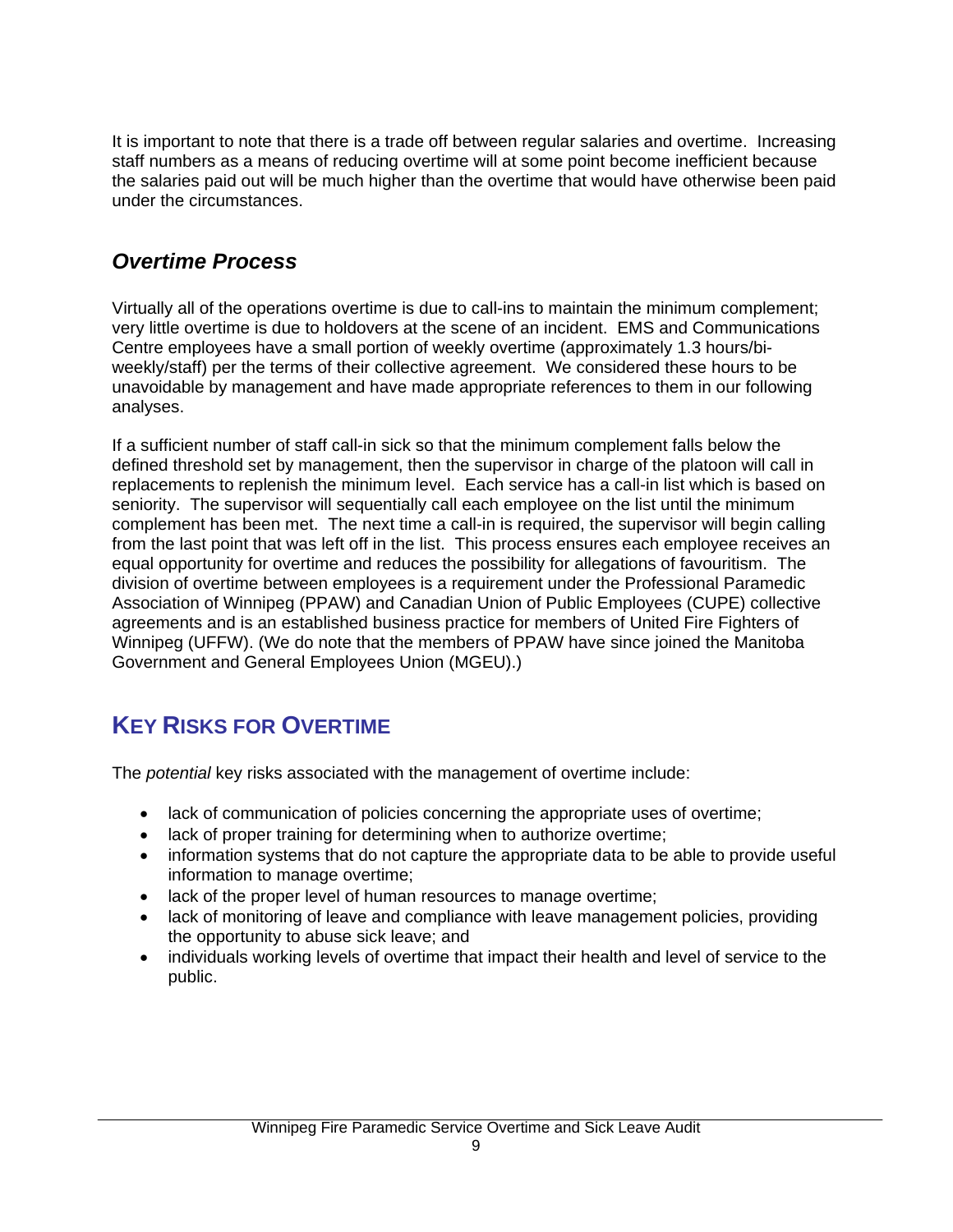## **TREND ANALYSIS 2004-2008**

The data and statistics that we have analyzed examine overtime based on hours worked and have been further segregated by service. All data was retrieved from both the City of Winnipeg's PeopleSoft System and the WFPS's Roster system.

## *Department Analysis*

Exhibit #1 plots the trend in overtime over the last five years. The chart shows there has been considerable fluctuation in the amount of overtime hours worked and resulting dollars paid during the period under review. The hours included in the chart below are the actual overtime hours incurred and were not adjusted for compensation purposes.



**Source: PeopleSoft Database** 

The relatively low levels of overtime in 2005 and 2008 and the large increase for 2006-2007 provide an interesting pattern. While we commend the WFPS on its ability to cut overtime expense in half from 2007 to 2008, we question why the levels in 2006 and 2007 were as high as they were? These sudden swings in the levels of overtime create an opportunity to examine the circumstances that lead to the past volatility in overtime, and to determine what can be done to better manage it in the future.

Given the trend observed in Exhibit #1, a key question that we were faced with is whether the levels of overtime worked by WFPS employees were unhealthy, thereby affecting their ability to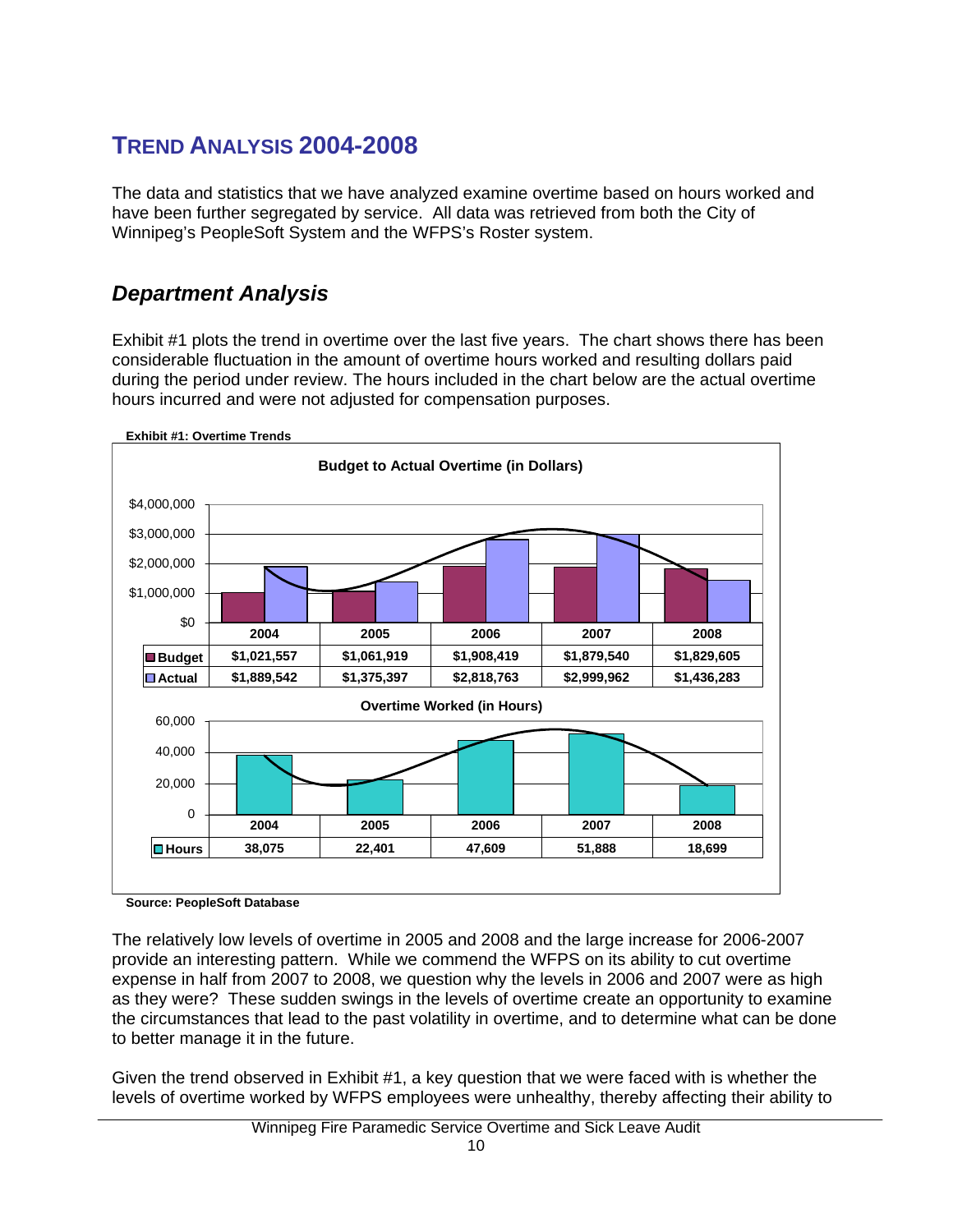best serve the public? To answer this, we compared the highest amount and the average annual amount of overtime hours worked by a WFPS employee against the average overtime levels published by Statistics Canada. $1$  The averages were calculated using the 2007 staff complement figures and was performed at the service level to provide a more comparable evaluation.

| <b>Exhibit #2: Overtime Hours Benchmarking</b>           |                                                                                      |                          |                            |
|----------------------------------------------------------|--------------------------------------------------------------------------------------|--------------------------|----------------------------|
| Annual Overtime (in hours)                               |                                                                                      | 2006                     | 2007                       |
| Fire<br>$(stat complement = 926)$                        | WFPS - Highest<br>WFPS - Average (A)<br>Canada - Average (B)<br>Difference $(A - B)$ | 161<br>40<br>364<br>-324 | 183<br>44<br>354<br>$-310$ |
| EMS<br>$(stat complement = 223)$                         | WFPS - Highest<br>WFPS - Average (A)<br>Canada – Average (B)<br>Difference $(A - B)$ | 549<br>49<br>494<br>-445 | 512<br>47<br>494<br>-447   |
| <b>Communications Centre</b><br>$(stat complement = 40)$ | WFPS - Highest<br>WFPS - Average (A)<br>Canada – Average (B)<br>Difference $(A - B)$ | 278<br>92<br>52<br>+40   | 346<br>87<br>52<br>+35     |

Overtime incurred by Fire service staff is considerably less than the national averages, even the highest WFPS Fire levels are within the national norm. The average level of overtime for EMS staff is also well below the Statistics Canada figures; however, the highest level of overtime observed for EMS staff does exceed the national average. Finally, we did observe that the average overtime level for Communications Centre staff does exceed the average for Canada and that the highest level observed is significantly above that level. It is important to note that the groups defined by Statistics Canada for Communications Centres include numerous administrative type functions (see Appendix 2) which may limit the relevance to an emergency Communications Centre and dispatch operation.

These statistics show that the average overtime hours worked by WFPS employees are not likely at unhealthy levels. When we examine the highest levels of overtime noted for EMS and Communications Centre staff, then there may be cause for concern and we have made a recommendation later in the report to address this issue.

 $\overline{a}$ 

 $1$  While the national statistics were procured at the most granular level possible, it is important to note that they include groupings of job types that may skew the national averages away from each specific job type in the WFPS. For example, fire fighters are grouped with police officers in the national average, which may skew the national figure upwards due to large overtime demands on police officers. Also, emergency dispatch operators are grouped with employees from numerous administrative and dispatch industries, which may skew the national figure downwards. For a clearer picture of these occupation groupings, see Appendix #2. At the time of this audit, the 2008 statistics had not yet been released by Statistics Canada.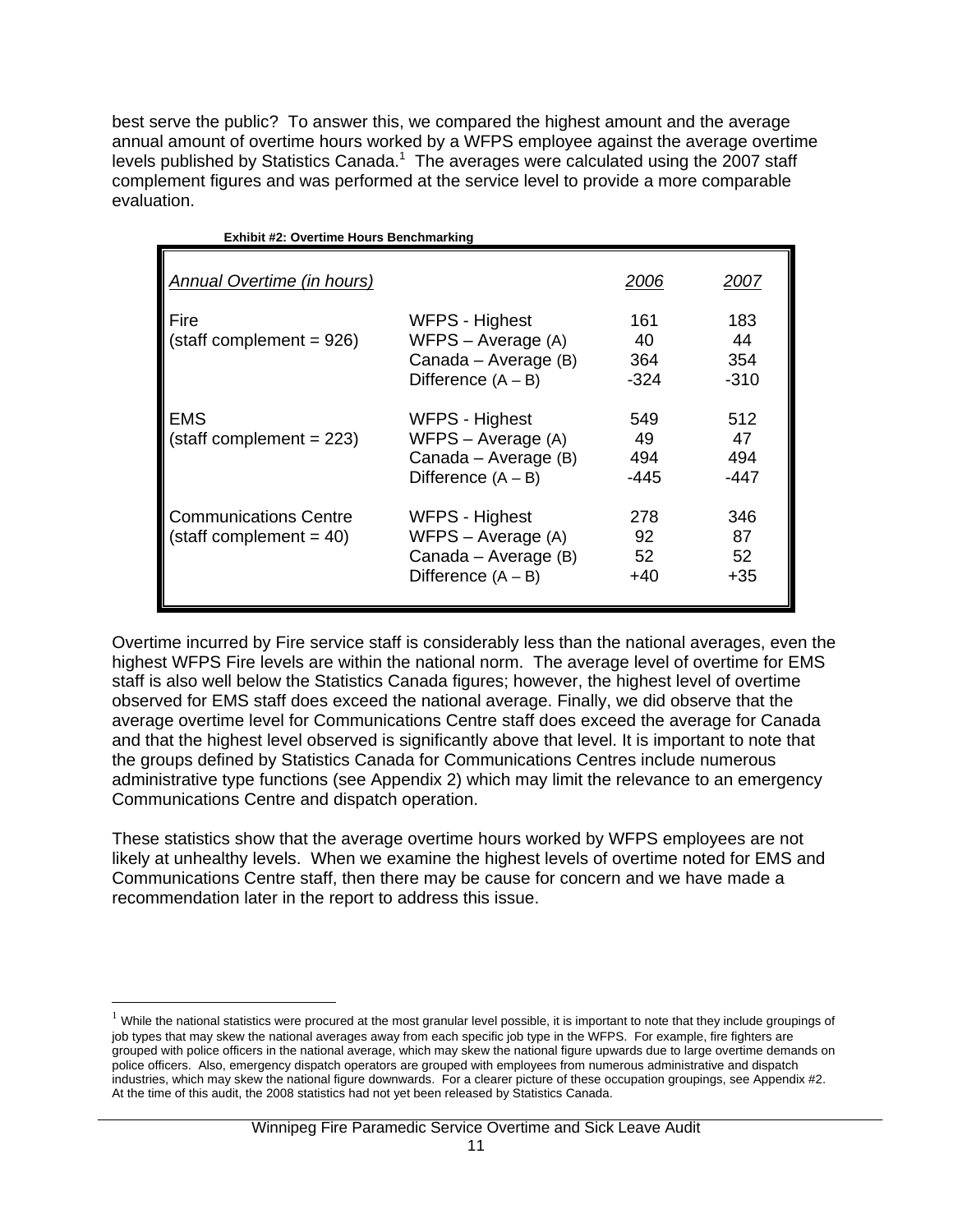Similar to overtime levels for employees, we wanted to compare the number of sick hours incurred by WFPS staff. We compared the average sick leave hours to the Statistics Canada figures and observed the following results.

| EXTING TO. OION ICATO DONOITHING NING |                                            |            |             |  |
|---------------------------------------|--------------------------------------------|------------|-------------|--|
|                                       | <b>Average Annual Sick leave (in days)</b> | 2006       | 2007        |  |
| Fire                                  | <b>WFPS</b><br>Canada                      | 6.3<br>7.6 | 6.2<br>7.9  |  |
| <b>EMS</b>                            | <b>WFPS</b><br>Canada                      | 6.7<br>9.5 | 6.4<br>10.6 |  |
| Communications<br>Centre              | <b>WFPS</b>                                | 12.3       | 8.2         |  |
|                                       | Canada                                     | 9.8        | 11.2        |  |

On average, we found that the sick leave usage by the WFPS was consistently below the national rates for similar industries, with the exception of the Communications Centre in 2006. These figures do not give any indication that average sick leave levels are a concern for the WFPS. However, we did find several issues when we examined sick leave for individual employees, which are discussed in a later section of the report.

Intuitively, one would believe that the more sick leave claimed for the year, the more overtime will be required to cover the absences created. When we compared the trend in sick leave hours with the trend in overtime hours, however, we found that this was not the case.



**Exhibit #4: Overtime and Sick leave Comparison – WFPS**

**Source: PeopleSoft Database**

Counter to our intuition, we found that when the sick leave had increased, the overtime for the year had decreased, and vice versa, over the past five years. This exhibit illustrates that while sick leave may contribute to the overall level of overtime, there is not a direct relationship. To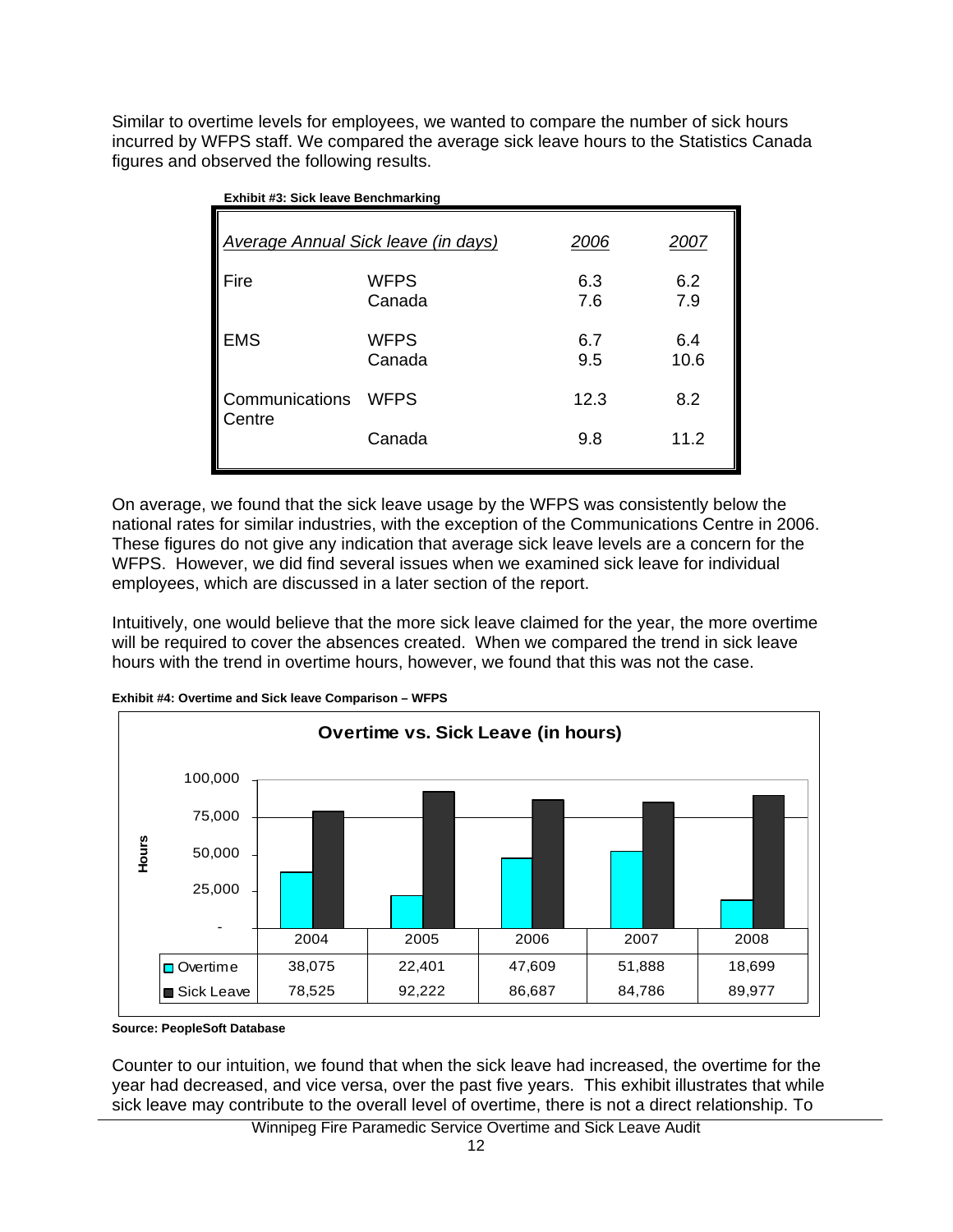examine further the reasons for overtime, we analyzed each of the three main operations of the WFPS (Fire, EMS and Communications Centre) separately.

## *Fire Services*

On average, Fire accounts for more than half of all WFPS overtime, EMS accounts for one third, the Communications Centre makes up one tenth, and the remaining groups comprise less than five percent (for a departmental breakdown of the overtime hours, please refer to Appendix #3).The following graph shows the overtime and sick leave trends for the Fire operations.





From 2004 to 2005, the number of overtime hours dropped by 11,000 while the sick leave hours increased by over 12,500 hours – suggesting that the staffing ratio to fill the minimum complement was markedly higher in 2005, than in 2004. In fact, the 2005 drop in overtime would seem to be an anomalous incident in comparison to the 2004, 2006 and 2007 years, if it were not for a similar drop in overtime in 2008, while the sick leave level remained fairly constant. The patterns suggest that the staffing ratio had changed over the years but leaves the question of which year, if any, had an optimal staffing ratio?

The Deputy Chief of Operations informed us that the WFPS Fire operations were operating with one four-person unit less than the intended minimum staffing level in 2005. They had intended to raise the minimum staffing level from 154 per shift in 2004 to 158 per shift in 2005. (The minimum staffing level of 158 was recommended in a Tridata Corp. report issued in 2000.) The staffing ratio was increased by the WFPS at the start of the year, but the minimum complement increase was not approved by Council until September of 2005. This meant that each of the four platoons now had an additional four staff on hand for nine months of the year to fill for any sick leave, before having to call in staff on overtime. This explains why 2005 is the year in our period of examination with the highest recorded level of sick leave and yet one of the lowest recorded levels of overtime.

Overtime escalated quickly in 2006; so quickly, in fact, that the WFPS had to make a request that Council approve overtime over-expenditures of just over \$800,000. This caused a review to be completed by what is now known as the Corporate Support Services Department (CSS) to

**Source: PeopleSoft Database**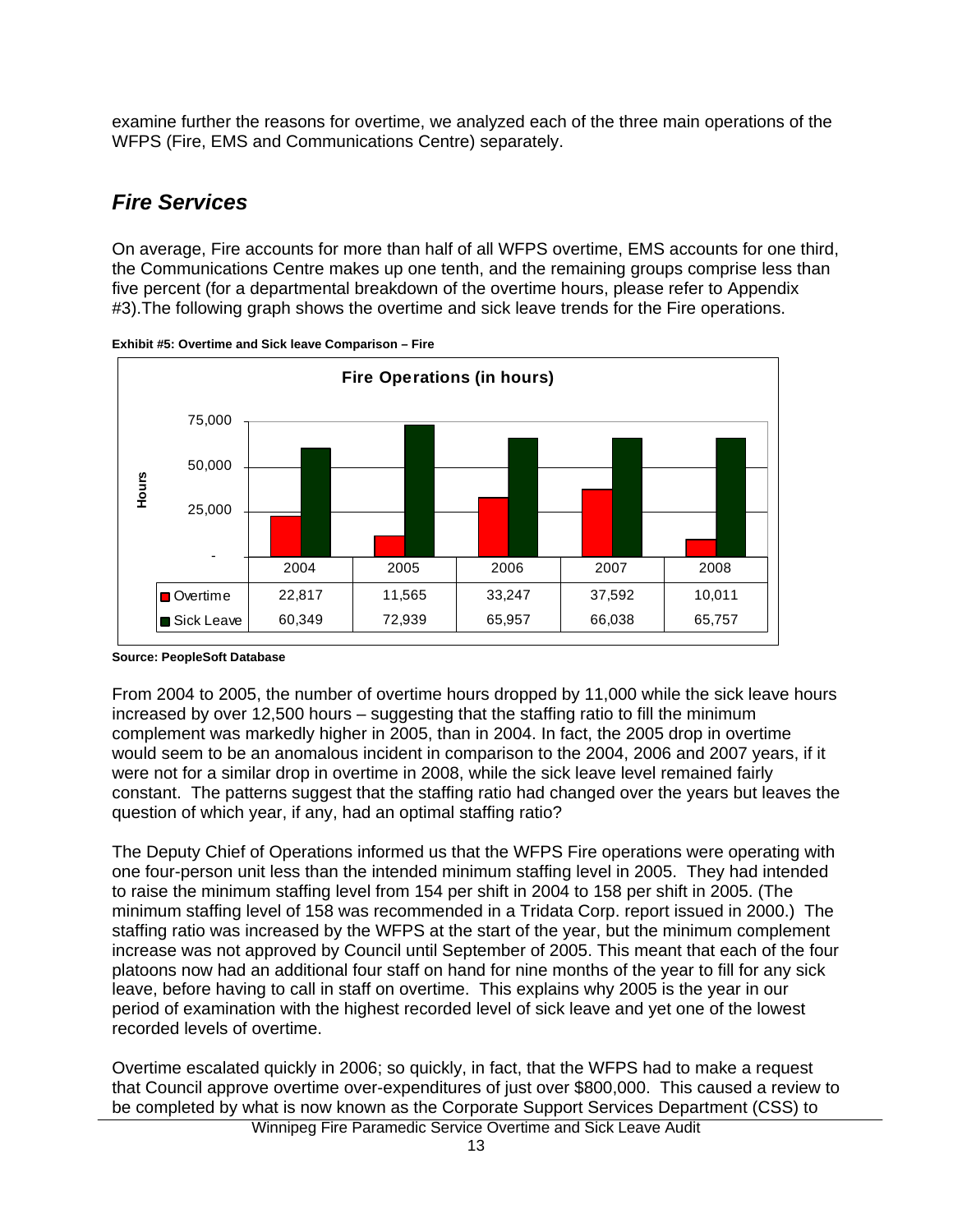determine why the overtime expense was soaring; CSS believed that possible increases in sick leave were affecting the amount of overtime required. CSS found that, while the sick leave rates near statutory holidays had appeared to spike in recent years for Fire employees, the overall sick leave levels compared to national averages were normal, and the reason for the overtime level was not determined.

WFPS management believes that the Fire operations was short-staffed in 2006 and 2007 from attempting to meet vacancy management and budgeting targets; however, this resulted in much higher overtime costs than were expected. We attempted to obtain information on staffing trends (platoon staff size, minimum complement, number of staff on duty, number of staff calledin, number of staff scheduled for annual leave and training) for the last five years; however, information system limitations prevented us from obtaining that information. WFPS could provide quarterly staff counts, but these are point in time numbers and would not supply the additional information necessary to perform a complete analysis.

Near the end of 2007, an Assistant Chief was assigned to monitor and reduce sick leave and overtime. Through our audit work, we found that the number of staff incurring high levels of sick leave was cut in half in his first year. The issue of staff incurring high levels of sick leave will be discussed later in the report.

WFPS management believes that the large drop in the 2008 overtime levels is due, in part, to the more aggressive process to monitor sick leave usage and a new program where staff has the option to cash in one tour of vacation each year. In 2008, 172 staff cashed in one week of vacation time, which had the effect of increasing the amount of staff available for each platoon shift, thereby reducing the need for overtime to maintain the minimum complement. We also believe that an increase to the overall complement in 2008 that averaged 33 full time positions over the year also contributed to the decreased overtime levels.

## *EMS Services*

As mentioned previously, EMS accounts for approximately one third of all WFPS overtime. The following graph shows the overtime and sick leave trends for the EMS operations.



**Exhibit #6: Overtime and Sick leave Comparison – EMS**

**Source: PeopleSoft Database**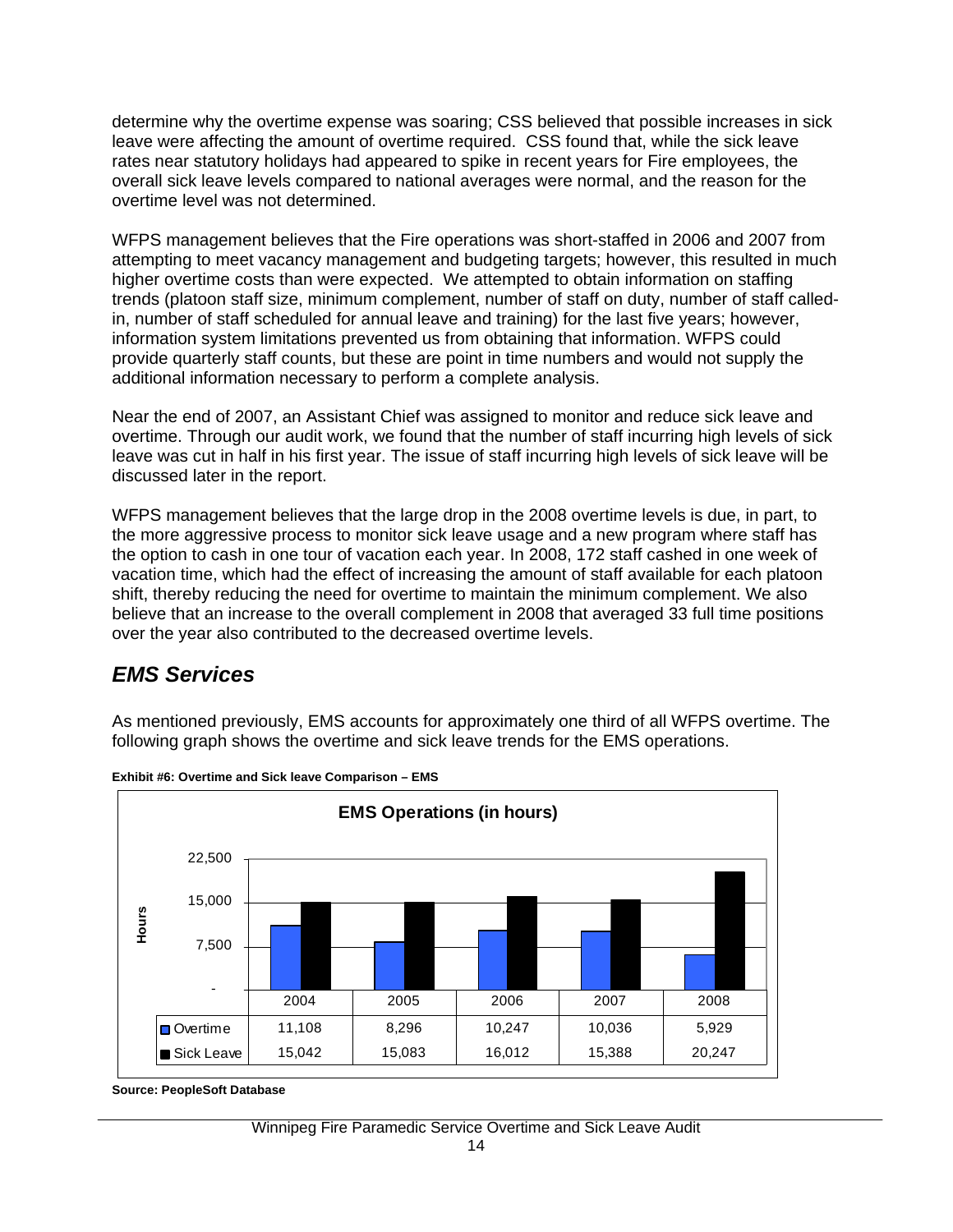The graph illustrates that from 2004 through to 2007, there was little fluctuation in the overtime and sick leave levels. The number of mandatory overtime hours for EMS from 2006 to 2008 was about 5,500 hours per year, on average; complete records for mandatory hours were not kept before 2006.

Very similar to the trend in Fire operations, the sick leave increased while the overtime decreased in 2008. In fact, over 90% of the overtime hours in 2008 were mandatory collective agreement hours. This suggests that any changes made in 2008 to the operating systems greatly affected the EMS operations, as well as the Fire operations. Some of the fluctuation in EMS overtime can occur from seasonal circumstances, such as an increase in calls due to an outbreak of certain types of illness; however, no specific figures could be created to quantify these effects.

We did note that there was an increase in full time equivalent EMS positions of 18 persons, which would contribute to lower levels of overtime. Apart from this, WFPS management was unable to provide any other anecdotal explanation for the decreased overtime levels. Further, we did request information on the staffing trends for the service, but due to information system limitations, we could not obtain the information. Management believes that the recent approval for hiring part-time staff will have a positive impact on the amount of overtime incurred in the EMS.

## *Communications Centre Services*

Comparatively, the Communications Centre does not incur highly significant amounts of overtime as a percentage of WFPS overtime. The graph below illustrates that sick leave exceeds overtime and there is little fluctuation in those levels. Similar to the Fire and EMS operations, there was an increase in Communications Centre staff of 2 persons in 2008 which may have contributed to the reduction in overtime and to the corresponding increase in sick leave. The number of mandatory overtime hours for the Communications Centre averaged 700 hours between 2006 and 2008. The percentage of hours in 2008 that were mandatory was about 36%.



**Exhibit #7: Overtime and Sick leave Comparison – Communications Centre**

**Source: PeopleSoft Database**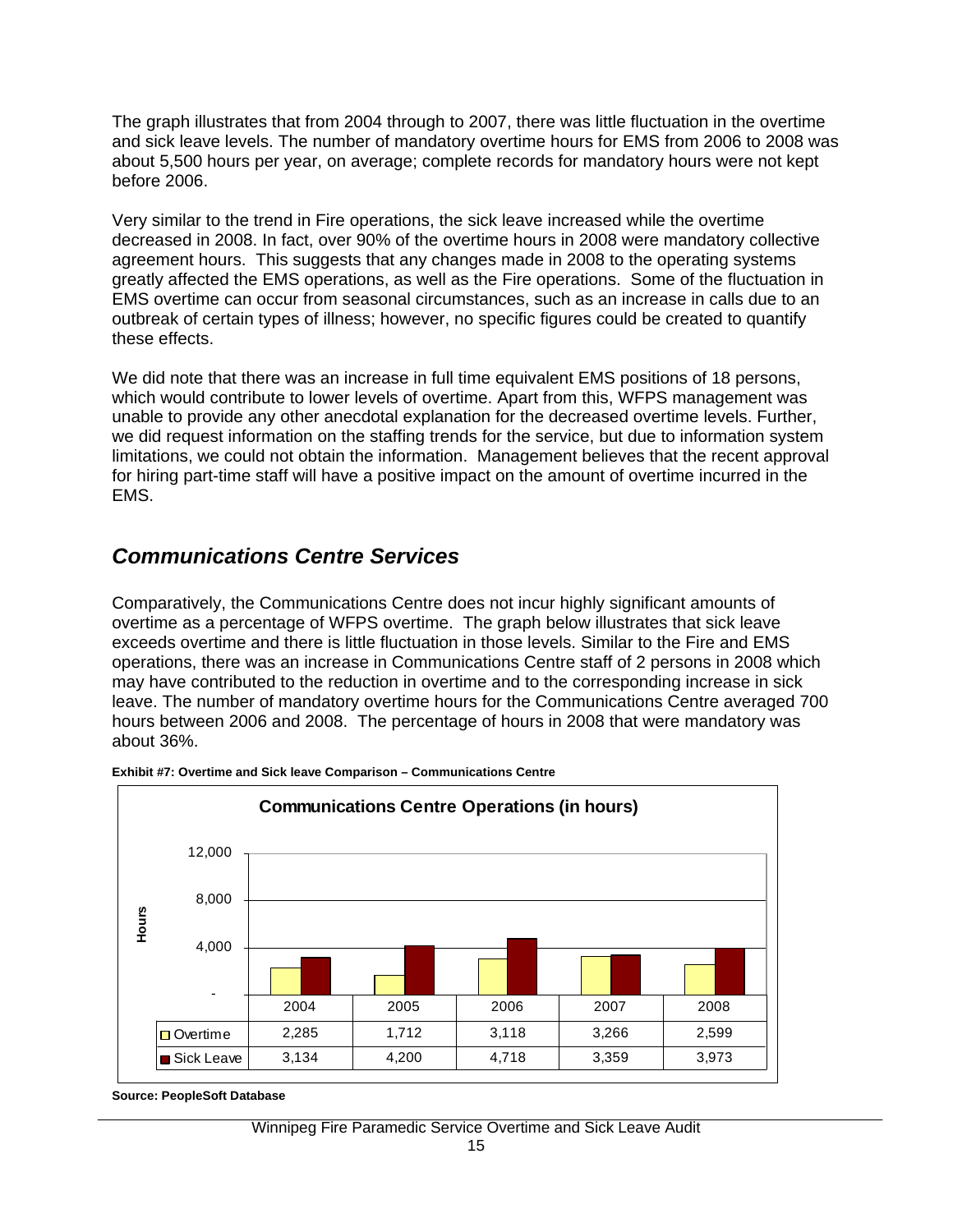Although on a department basis Communications Centre overtime is low, on a per employee basis, the amount of overtime worked by some staff may be cause for concern and this issue is addressed later in the report. We had also requested staffing trend information for the Communications Centre, but were not provided with it. Similar to the situation for EMS, management believes that the recent approval to hire part-time staff will have a positive effect on the overtime incurred in the Communications Centre.

These division analyses show that Fire operations incur the majority of overtime for WFPS and have the largest impact on the overall trends. They also illustrate that trends in overtime are more dependent on the day-to-day staffing ratio than they are on the level of sick leave.

## **OBSERVATIONS AND RECOMMENDATIONS**

The remainder of this report deals with our recommendations. We believe that the issues identified are important and implementing the recommendations will assist management in better managing both overtime and sick leave. A complete summary of our recommendations is attached as Appendix 6.

### *Does the WFPS have an appropriate minimum staff complement?*

To determine if the level of staff is appropriate, the level of service to be delivered must first be defined. The National Fire Protection Association (NFPA) publishes a number of standards that define levels of service to the public by identifying performance measures that assess service efficiency. NFPA standards 1221 and 1710 identify expected response times to incidents as one service level indicator (see Appendix 4 for an excerpt from these standards). The response time is an indication of how many resources are available to and how efficiently those resources respond to emergency calls. The standard contains minimum response times for Fire, EMS and Communications Centre services.

Once the service level has been defined, the WFPS must then determine how many and the type of units available to respond to incidents, as well as the best geographic location for stations. The NFPA standards also specify the number of persons required to operate each type of unit, thereby determining the minimum complement of staff to be available at any given point in time. Exhibit #8 highlights the changes in the minimum complement over the period of review. A Tridata Corp. consulting report issued in 2000 recommended a minimum complement of 158 for Fire. WFPS management advised us of the target minimum complement figures for EMS and the Communications Centre.

| <b>Exhibit #8: WFPS Staff Complement</b> |                   |               |                  |                  |
|------------------------------------------|-------------------|---------------|------------------|------------------|
|                                          | 2005              | 2006          | 2007             | 2008             |
| Fire                                     | January – $154$ , | 158           | Increased to 162 | Increased to 166 |
|                                          | September - 158   |               | in late $20071$  | in late $20082$  |
| EMS <sup>3</sup>                         | 35 min/47 max     | 35 min/47 max | 35 min/ 47 max   | 35 min/ 47 max   |
| Communications Centre                    |                   |               |                  |                  |

Note 1: minimum complement increased to maintain the desired response times from a Fort Garry Fire station. Note 2: minimum complement increased to maintain a temporary unit dedicated to the recent floodway expansion project. Note 3: EMS shift schedules have been set to place more resources on the street during daily peak call volume periods.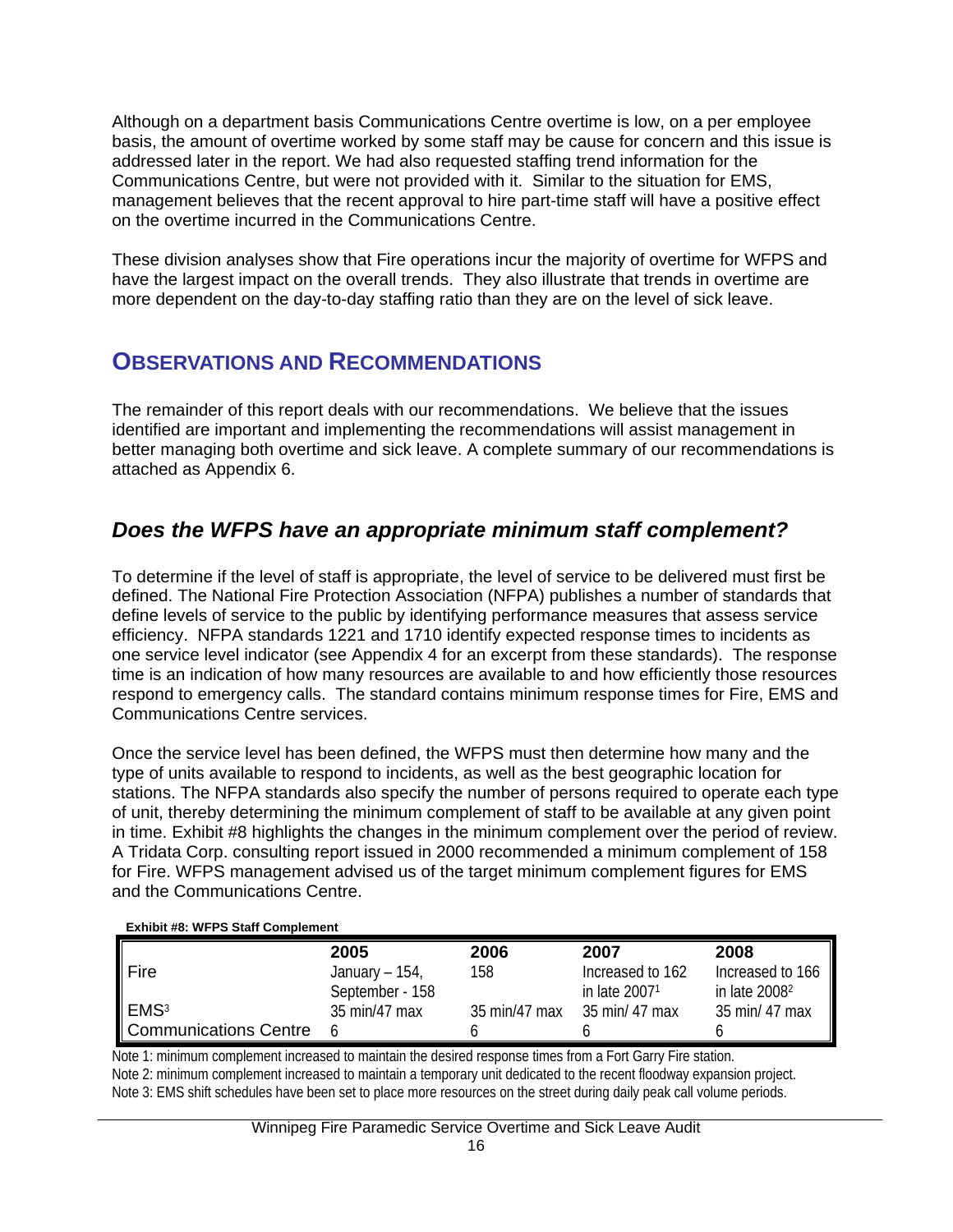It is important to note that we were only able to confirm the 2008 Fire minimum complement figure through supporting daily staffing reports. All other minimum complement figures were anecdotally provided to us by the Deputy Chief of Operations; the WFPS was unable to provide the daily staffing reports to support the staffing complement for the period 2005-2007.

Exhibit #9 shows the response times provided to us by the WFPS for Fire, EMS and the Communications Centre.

|                                        | <b>NFPA</b>       | <b>WFPS Actuals</b> |                    |                    |
|----------------------------------------|-------------------|---------------------|--------------------|--------------------|
|                                        | Standard          | 2005                | 2006               | 2007               |
| Fire $-1$ <sup>st</sup> engine arrival | 240 seconds 90%   | - Avg. 178 seconds  | - Avg. 172 seconds | - Avg. 152 seconds |
|                                        | of time           | - 240 seconds       | $-240$ seconds     | $-240$ seconds     |
|                                        |                   | 82.2% of time       | 83.5% of time      | 82.2% of time      |
|                                        |                   |                     |                    |                    |
| EMS - arrival on scene                 | 8 minutes 90% of  | Average 8.6         | Average 8.6        | Average 8.2        |
|                                        | time              | minutes             | minutes            | minutes            |
| Communications                         | 95% of calls      |                     |                    | Average 55         |
| Centre - call handling                 | handled within 60 |                     |                    | seconds for Fire   |
|                                        | seconds and 99%   |                     |                    | and 83.7 seconds   |
|                                        | within 90 seconds |                     |                    | for EMS            |

#### **Exhibit #9: WFPS Response Times**

**Sources: NFPA 1710, 1221 and WFPS Service Based Budget** 

The exhibit illustrates for Fire that the average response times are favorable but there is room for improvement at the 90<sup>th</sup> percentile. In the case of EMS and the Communications Centre, the WFPS was only able to provide information on the average response time; information specific to the 90<sup>th</sup> percentile was not available. Although we were informed that the NFPA standard is only used as a guideline, it is the target selected for measuring service performance by the WFPS. In order to evaluate the minimum staffing complement, the WFPS must first enhance the quality of performance information to evaluate if the target level of performance is being achieved.

#### *Recommendation 1:*

The WFPS should report on the relevant performance target and WFPS actual response time for each applicable service (Fire, EMS, and Communications Centre).

#### **Management Response**

*WFPS has recently filled the position of Quality Improvement and Planning Manager and is reviewing its performance targets as well as seeking comparison data. The first step in this commitment was to address the measurements identified for the City of Winnipeg service based budget process for the 2010 budget.* 

*Because the NFPA standard is the only standard that contemplates fire service systems and is consistently referenced by North American departments, it should remain the reference standard of choice for fire related targets.* 

*It should be noted that WFPS captures significant response information data but because very few Canadian departments benefit from a combined EMS / Fire dispatch center and utilize Fire based response to EMS incidents in a model similar to Winnipeg, relevant comparison data is very limited.*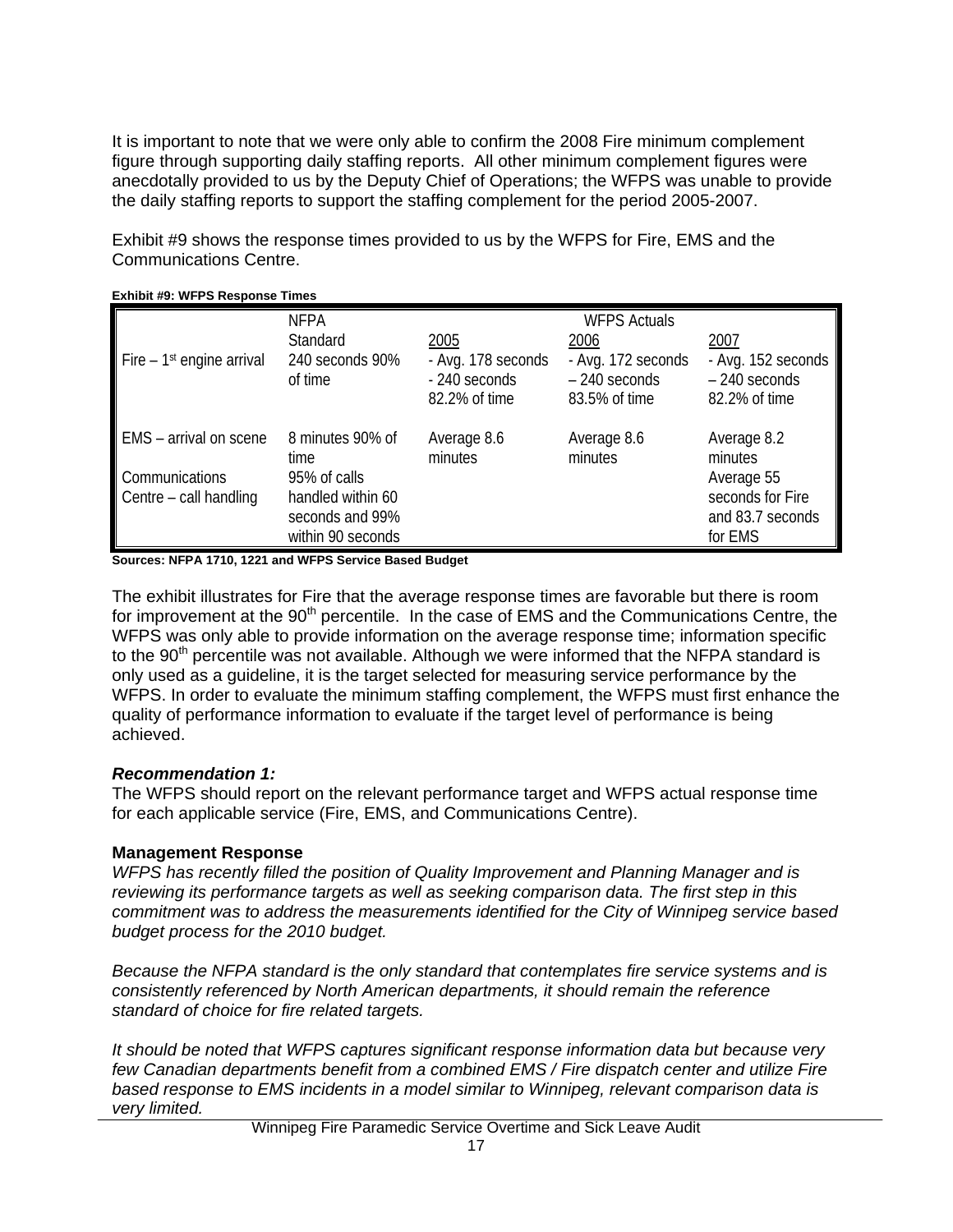*EMS performance measures are contemplated in the NFPA standard as well however a Canadian Committee has been tasked by the EMS Chiefs of Canada to review EMS performance targets and harmonize the benchmarks for the service. Unfortunately this information may only address EMS ambulance performance data.* 

*WFPS anticipates the review and subsequent performance targets to be established for the 2010 reports.* 

## *Does the WFPS have an appropriate staffing ratio?*

To ensure that the minimum complement is available at all times, the number of total staff available for each shift (platoon size or complement) must be sufficient to account for time off due to annual leave, training and sick leave. The difference between the minimum complement and platoon complement is determined by a staffing ratio. The goal of the staffing ratio is to meet the minimum complement consistently, without being over or under, while taking into account the various types of leave. The WFPS has set a staffing ratio of 1.3 full time equivalent (FTE) positions for every position that makes up the minimum complement (see exhibit #10). We were informed that the staffing ratio was arrived at through testing various staffing levels in past years. An internal study performed by what is now known as the Corporate Support Services Department in 1994 supported that level and ongoing trial and error adjustments since that time have continued to support that level. Currently, WFPS management is contemplating increasing the ratio to 1.35 to reduce overtime levels.





Note 1: Current staffing ratio is 1.307 due to regular fluctuations in staff levels from recruitments and retirements.

The staffing ratio is optimal when the number of employees in attendance for the average shift is equal to the minimum complement amount. We had noted previously that there is a trade-off between incurring overtime to maintain the minimum complement and adding additional permanent salaries by increasing the platoon complement. This means that there is a point where consistently calling in overtime will become more expensive than hiring additional staff, or where hiring additional staff will cost more than the overtime that would have otherwise been required. Given the terms of the collective agreements, it will cost the same to consistently call in one person on overtime for each shift as it would to hire an additional 1.6 FTE positions in Fire, or 1.8 FTE positions in the EMS and Communications Centre. Therefore, the goal of the WFPS should be to maintain an average shift attendance rate within the range of -1 person under the minimum complement to +1.6 persons over the minimum complement on average, through the chosen staffing ratio<sup>1</sup>. Staffing within this narrow band, while difficult, would be the

 $\overline{a}$ <sup>1</sup> For the purposes of this analysis, shift attendance rates have been given the following values:

an employee that calls in sick for a shift carries the value of  $-1$ 

Winnipeg Fire Paramedic Service Overtime and Sick Leave Audit an employee that is over and above the minimum complement amount carries the value of  $+1$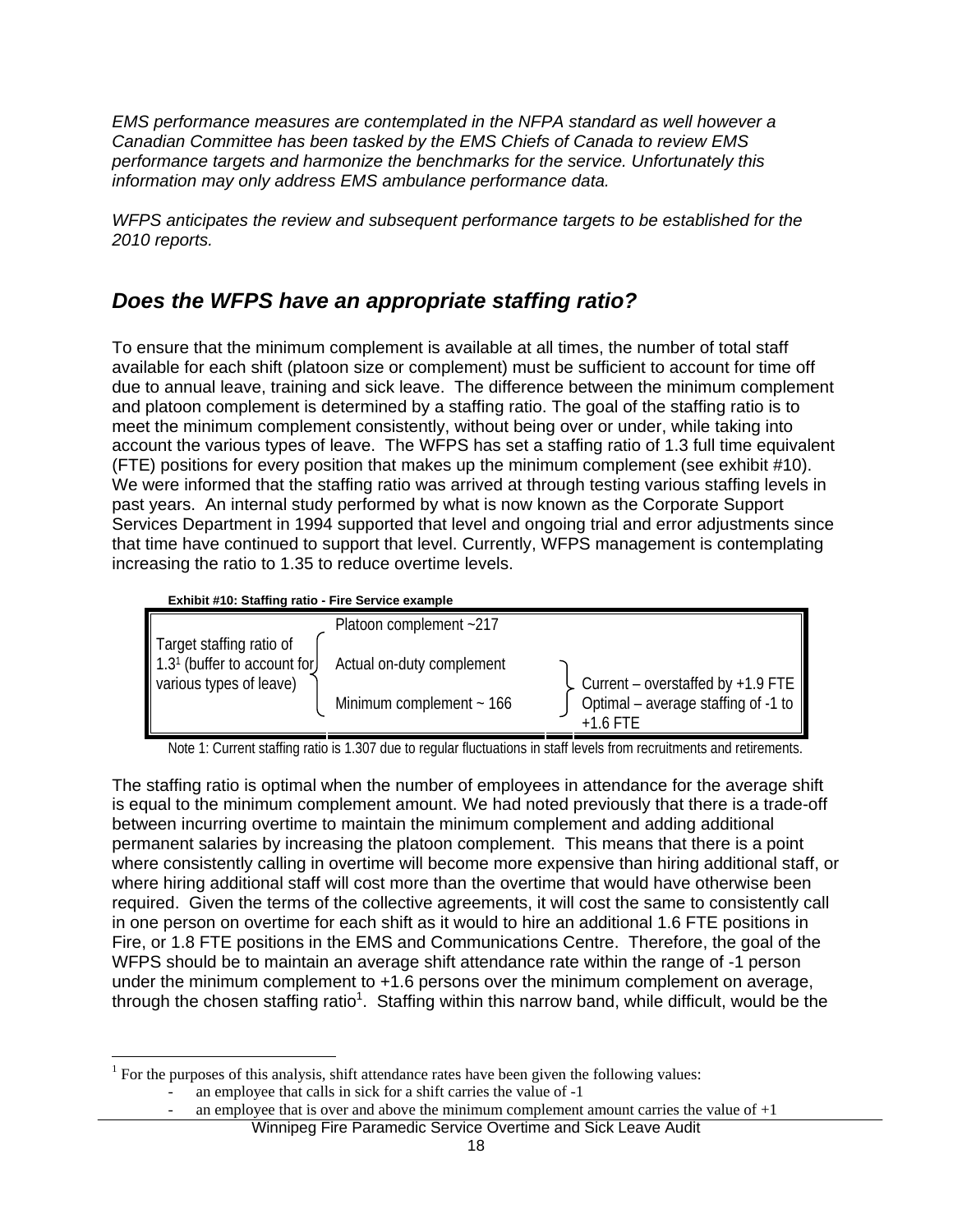most cost effective for the WFPS as operating outside of this range would result in increased salary costs.

Due to gaps in the information that Platoon Chiefs were supposed to provide WFPS senior management, we were only able to perform a partial analysis of the 2008 daily staffing level reports for the Fire service. We determined, given the reports on hand, that overtime was required for about 35% of all shifts in 2008, and that platoons had on average 1.98 staff more than minimum complement. This suggests that for 2008 the WFPS Fire operations were operating just over the optimal 1.6 benchmark. Based on this analysis, it would not be efficient to increase the staffing ratio given the current operating environment.

We were provided a copy of a staffing analysis that was performed for the Communications Centre. We believe that the WFPS' internal study is sufficient for determining the Communications Centre's staffing needs.

#### *Recommendation 2:*

We recommend that the WFPS identify the key measures including staff absences due to annual leave, training and sick leave that can be used to estimate the optimal staffing ratio for the Fire and EMS operations. We recommend that the staffing ratio be reviewed annually to determine if a change to the staff complement is required.

#### *Management Response*

*WFPS concurs that that the staffing ratio should be reviewed annually. A pilot program addressing the recommendation to establish key measures for absence will be trialed 2010 and in place for 2011.* 

### *Does the WFPS have adequate processes in place to manage sick leave?*

Sick leave usage is the single largest unpredictable factor affecting the day-to-day staffing level at the WFPS. The collective agreements for the UFFW and PPAW provide guidance to supervisors on when to request and collect medical documentation. Under the UFFW agreement, the supervisor must collect medical documentation if the absence exceeds three days. Under the PPAW agreement, it is at the discretion of the supervisor's judgment, with the guideline that it is appropriate after 3 days. The *City of Winnipeg Attendance Management Program* provides additional guidance on what information should be contained within the medical documentation (See Exhibit #11).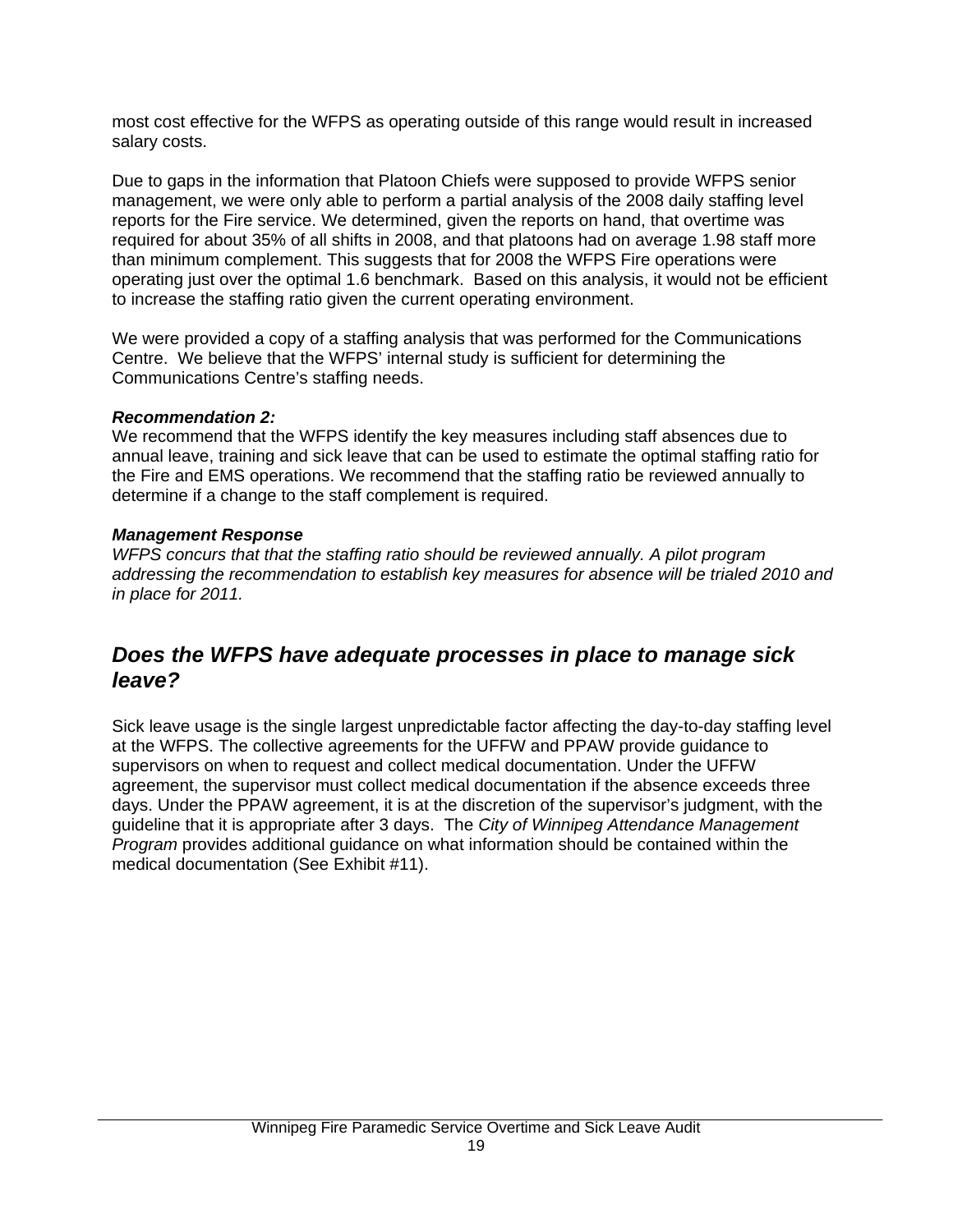**Exhibit #11: Agreement/Policy Documentation** 

The employee must submit [medical] documentation… if absence for which sick leave is claimed exceeds three (3) consecutive calendar days.

#### **Source - UFFW 2001-2003 Collective Agreement Article 16.8**

The Service may request an employee to produce proof of illness in order to obtain future benefits. Failure to produce this evidence will result in absence without pay for part, or all of the period of absence.

#### **Source - PPAW 2004-2007 Collective Agreement Article 24.05**

Medical certificates [proof of illness] must:

- Be from a medical practitioner (as per the applicable collective agreement)
- Certify that the employee was unable to carry out his or her duties due to illness
- Be dated the first day of absence
- Include each day of absence

 $\overline{a}$ 

#### **Source - City of Winnipeg - Attendance Management Program Section 5**

We reviewed the files of all high sick leave users<sup>1</sup> from WFPS staff in both 2007 and 2008, and took a representative sample of the remainder of the employees for 2007. The criterion for selection in the sample was a period of absence in excess of three days, thereby qualifying the period to be appropriate for medical documentation. In our 2007 sample, we found that adequate medical documentation, as prescribed above, was on file only 15% of the time. We found some written form of acknowledgement for the employee's absence about 35% of the time, and insufficient documentation for the absence was noted in approximately 50% of the cases. This translated to sick leave payments when there was insufficient medical documentation in our sample of approximately \$371,000 in 2007. The sample was not extrapolated to the total sick leave payments made, Therefore, it is possible that total sick leave payments that are not supported by adequate medical documentation is higher.

At the end of 2007, an Assistant Chief was assigned to monitor both overtime and sick leave. Our 2008 sample was limited to just high occurrences of sick leave (we did not include a representative sample of the remainder of the population) and we found that the percentage of files that included appropriate documentation did not vary significantly from the prior year. We observed insufficient medical documentation in the files for staff who incurred high amounts of sick leave. The amount of sick leave paid associated with these files was just under \$100,000. The Assistant Chief's increased monitoring may have contributed to the decline of staff with over 500 hours of sick leave from 21 employees in 2007, to 10 employees in 2008. We do note that despite the increased monitoring by the Assistant Chief, the total hours recorded as sick leave did increase in 2008.

The lack of an adequate follow-up process for employees on sick leave contributed to the high percentage of cases where medical documentation was limited or insufficient. Currently, if an employee is off sick, their name is placed on an "off-duty list" and the employee will be contacted when deemed necessary by a Platoon Chief or higher level. There is no mechanism to record the employee's expected return to work date or to prompt a follow-up action. We found in several cases where months had gone by before there was any documented follow-up action. We also found in several cases where a doctor had specified an expected date that the

 $1$  For the purposes of this report, a high sick leave user is defined as any employee with over 500 hours (about 3 months) of sick leave in a year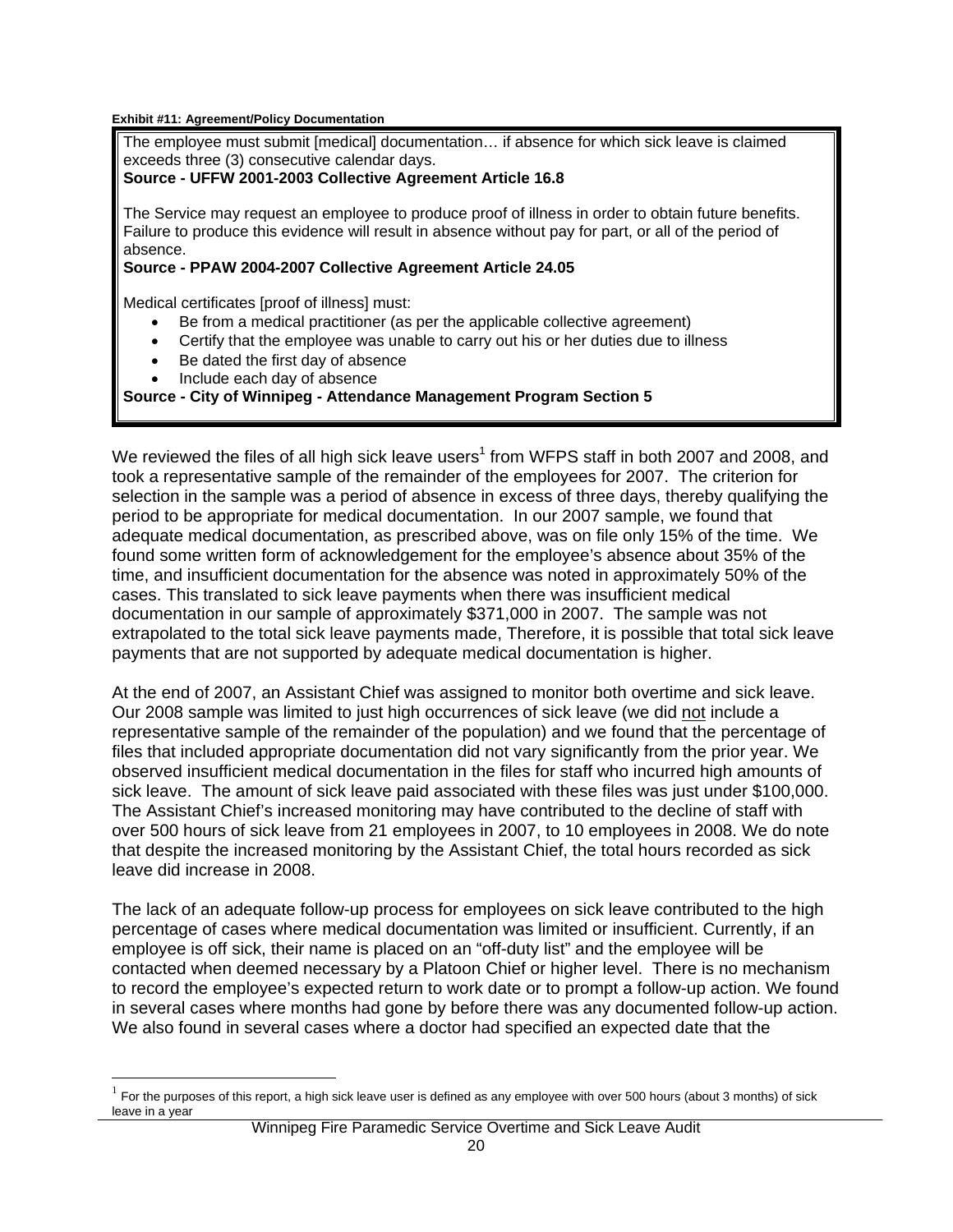employee would return to work and a number of weeks or months could pass without the WFPS following up on why the employee had not returned to work.

A further complication in the follow-up process is the unclear relationship between WFPS staff and the Occupational Safety and Health Branch (OSH). The WFPS Human Resources Manager informed us that the OSH has one nurse solely devoted to WFPS. The NFPA standards do recommend that employees be assessed by occupational health before they return to duty, which creates a greater need for OSH services. The WFPS has letters of intent regarding the dedicated position to support the nurse's roles and responsibilities. The WFPS HR Manager believes that the nurse's responsibilities do include following up with employees to ensure that they are returning to work on a timely basis. This type of responsibility is outside the normal role for OSH staff and we note that these duties are not specified in the letters of intent for the position. We believe the funding arrangement is in place to ensure the immediate availability of an OSH nurse when required. This is supported by the City's *Return to Work Policy* which states that follow-up with employees to return to work is the responsibility of departmental staff.

#### *Recommendation 3:*

We recommend that the WFPS document a process and clarify responsibilities for ensuring employees provide adequate medical documentation for absences and to improve the monitoring of employees that are off sick for extended periods of time.

#### **Management Response**

*WFPS has already improved the process for requesting medical documentation by having a records clerk mail updates to supervisory staff advising of employee status changes. After 3 days of absence, a form letter will be sent to the employee's supervisor requesting medical documentation be sought from the employee.* 

*An automated tracking system will be explored and included in the 2011 budget if feasible.* 

### *Is maintenance of the minimum staff complement at risk due to retiring staff?*

As of April  $30<sup>th</sup>$ , 2009, the accumulated number of staff that was eligible to retire was 185 employees, which represents about 15% of the WFPS workforce; this is up from 138 that were eligible at the start of 2008, and the127 eligible in 2007. WFPS management informed us that the group eligible to retire should continue to grow in the forthcoming years, especially in Fire operations, which is comprised of an older workforce. As mentioned previously, the WFPS must maintain a minimum staff complement, so a sudden increase in the number of retirements can cause significant increases in overtime for the period it will take to fill the resulting vacancies. Since an employee is only required to provide one month's notice prior to retirement, the WFPS is not able to undertake a full recruitment effort in that timeframe.

The WFPS tracks the number of employees that are eligible to retire in the current year, the number of employees that have retired, and the number of eligible retirements in future years. Due to the large pool of eligible retirees, eligibility to retire may not be the best indicator of future retirements. Tracking the trends in the ages and years of service of retiring employees may provide better forecasting information. WFPS provided us with actual retiree information for the last 5 years and we calculated the average years of service at retirement to be 32 and that retirees average 56 years of age at retirement.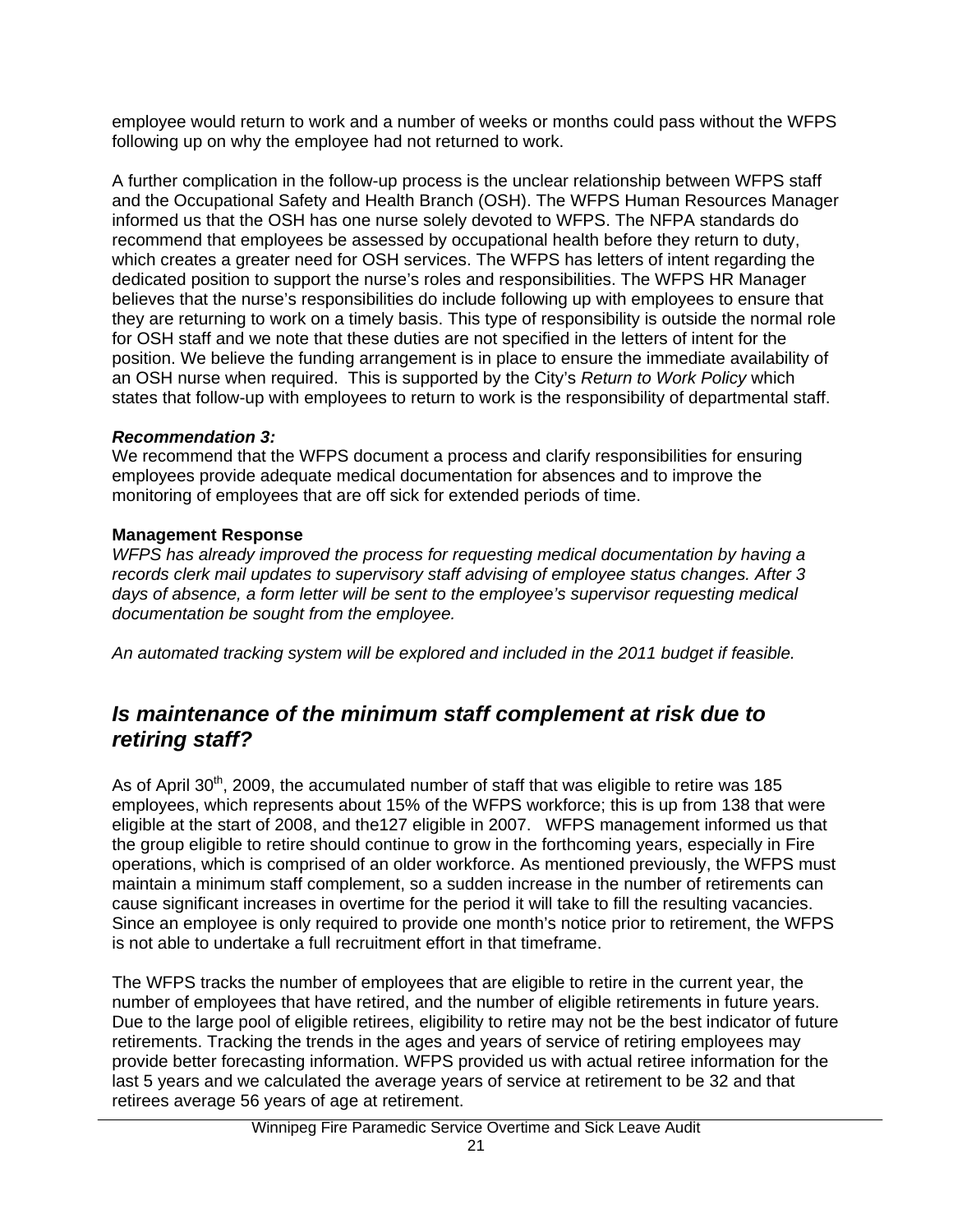Of the current 185 employees that are eligible to retire, we determined that 44% are 56 years of age or older, and 29% have 32 years of service or more. We further determined that there are 49 employees that are 56 years of age or older and have at least 32 years of service. This translates to a potential retirement group of 49 up to 80 employees (185 employees x 44%) mainly in the Fire operations, which is considerably higher than recent retirement groups that averaged 33 employees over the last three years.

The WFPS believes that current staffing levels, and the levels of university-trained potential recruits, are sufficient to be able to absorb a large number of retirements in the short-term. At the same time, the WFPS also believes that a main reason for the increase in overtime in 2006 and 2007 was that the department was understaffed and was filling the temporary shortage in staff with overtime. The current large pool of staff eligible to retire compels the WFPS to analyze other sources of information to mitigate this risk. A sudden increase in retirements could once again result in the WFPS being short-staffed, that would necessitate higher levels of overtime during the recruitment period

#### *Recommendation 4:*

We recommend that the WFPS expand the information used to forecast potential retirements to include tracking the ages and years of service of potential retirees.

#### *Management Response*

*WFPS agrees with this recommendation and utilize the process and formula utilized in this audit as the foundation for forecast of potential retirements. Other Canadian Departments will be surveyed to determine if other methodologies are being used that may be of assistance.* 

*It is anticipated the survey and process will be completed and applied in the fall of 2009.* 

### *Is there a relationship between the occurrence of sick leave and retirements?*

We previously reported the lack of an adequate monitoring process regarding sick leave. This control weakness is of even greater concern when long-term employees are coming closer to the time when they wish to retire. The UFFW and MGEU collective agreements stipulate that retiring employees can cash-out 100% of the sick leave that they have accumulated in the last five years of service (translating to a maximum of 900 hours). They may also cash-out 25% of sick leave before that, up to a cap of 4,638 *eligible* hours (translating to 1,092 hours of cashout). Combined, UFFW members are eligible to be paid out for a total of 1,992 hours upon retirement. We do note that there is also a sick leave cash-out provision under the CUPE agreement; however, the amount of pay out entitlement is insignificant in comparison to the two aforementioned agreements, and will not be discussed here..

During an employee's service, usage of sick leave credits is based on the "first-in, first-out" principle. This means that as an employee incurs sick leave, those hours they are off sick will be taken from the oldest sick leave credits accumulated. If an employee incurred very little sick leave during his/her career, his/her sick leave balance could be sufficient to provide for hundreds or even thousands of hours of sick leave without affecting the credits they earn in the last five years. We observed that long-term employees typically have a large bank of sick leave built up (the retiring employees that we sampled had built up sick leave balances of between 2,500 and 5,000 hours). We also note that from a compensation standpoint, retiring employees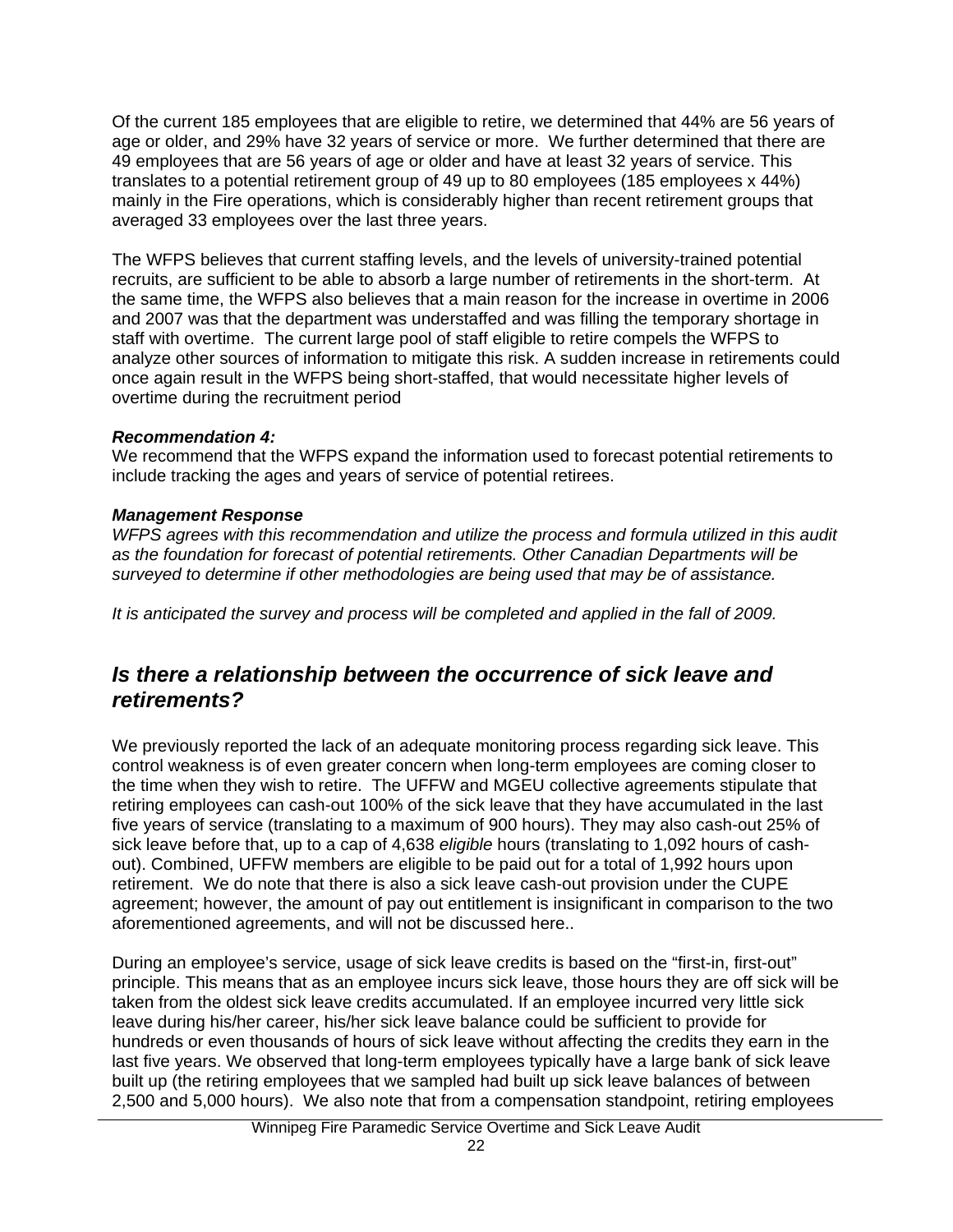may be motivated to take sick leave, which is paid out at 100%, rather than to take the cash-out for hours accumulated prior to the last five years, which is paid at 25%. The lack of an adequate sick leave monitoring process provides the opportunity for employees to attempt to reduce these sick leave balances prior to retiring, with little or no consequence for this action.

We reviewed the medical documentation on file for all employees that had large sick leave balances beginning in 2007, and who subsequently retired without returning to duty. From our testing, we found that out of the five files we reviewed, four did not contain adequate medical documentation for the time off due to illness. This translated to approximately \$381,000 of salaries paid out for sick leave to these four employees who eventually retired without returning to work. Some of these employee's sick leave absences dated back to 2006 and continued through to the end of 2008.

Due to the lack of documentation on file, we could not conclusively determine if there was abuse in the sick leave taken. We did note that in each instance when medical documentation was eventually demanded, the employees chose instead to retire without ever providing the requested medical documentation. With the current large pool of potential retirees, it would only take about 13 employees to attempt to use their sick leave to add an additional \$1 million dollars in salaries per year, not including the additional costs to fill those positions through overtime, until a suitable permanent replacement could be scheduled.

#### *Recommendation 5:*

We recommend that the WFPS place greater emphasis on monitoring the sick leave of individuals who may be candidates to retire in the near future.

#### *Management Response*

*This recommendation will be considered as part of Recommendations 3 and 4. The current process will be revisited to consider the information resulting from the process in Recommendation 4* 

*It is anticipated this will be in place in January 2010.* 

### *Are the Information systems secure and do they provide timely and relevant information on overtime to management?*

This section addresses the limitations and risks of the information systems that we observed during the course of our review. The "Roster" system is a locally-designed, custom software package created specifically to fit the resource allocation needs of the WFPS. The system maintains some key personnel information, including ranks, special skills, training schedules, leave schedules and balances, and daily staffing information. At the time of this report, the WFPS is beginning the process of having the software updated to address changing operational requirements. We have identified several issues that should be addressed during the software upgrade and the following section contains those recommendations.

### **Compatibility with PeopleSoft**

The Roster system maintains detailed information regarding employee holidays, sick leave, overtime and shift changes which is supposed to be updated by the appropriate supervisors. At present, Roster does not interface with PeopleSoft to transfer the sick leave or overtime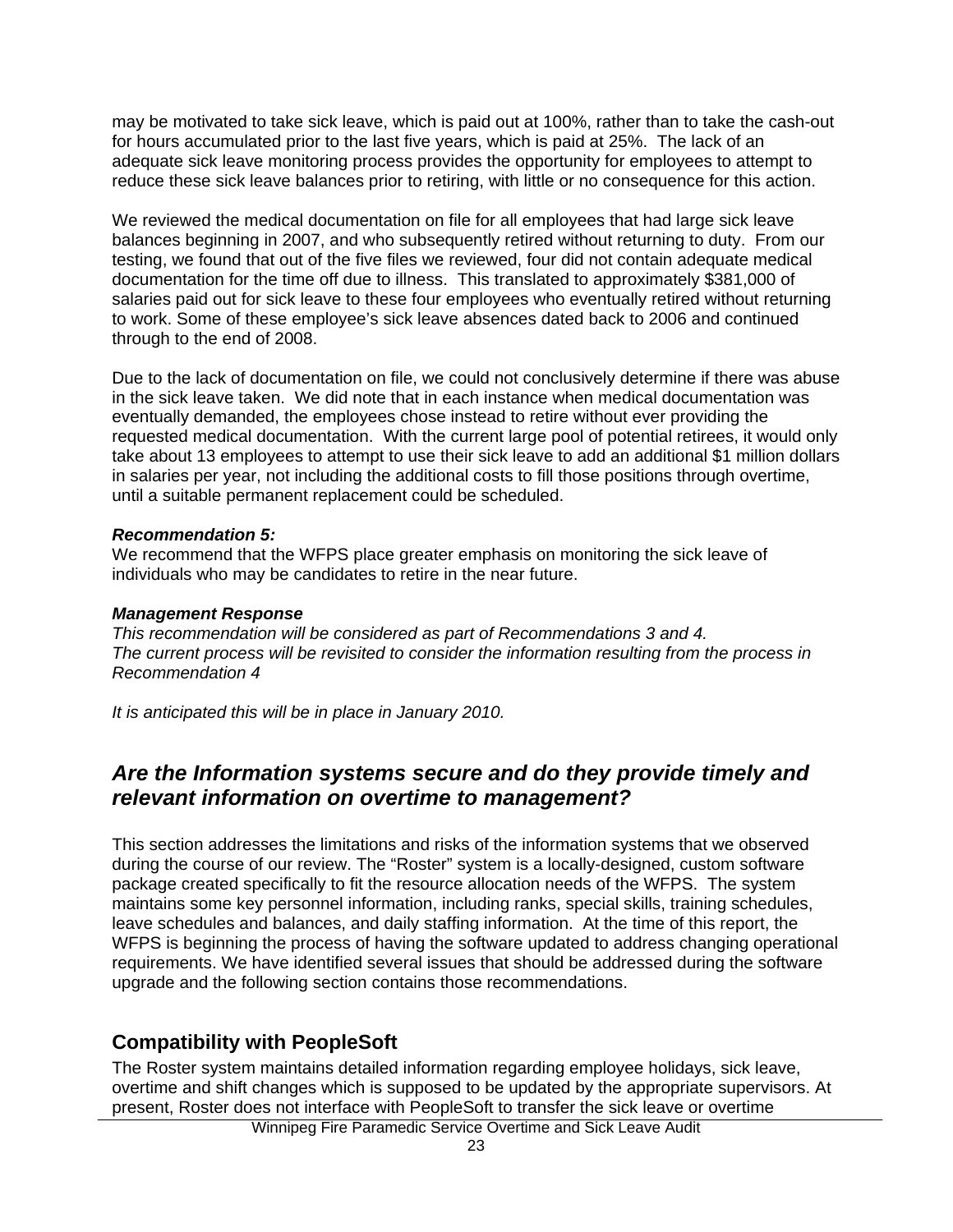information. Manual forms are instead forwarded to a WFPS payroll clerk who will then enter the information into PeopleSoft and create a detailed payroll reconciliation to ensure that employees are receiving their correct pay. For the supervisor to enter into Roster and create a manual form and a payroll clerk to then enter the manual form into PeopleSoft is a clear duplication of work. The WFPS Human Resource Manager estimated that up to 40% of the fire payroll clerk's time is devoted to data entering and reconciling overtime payments. The Roster software should be enhanced to be able to interface directly with PeopleSoft, thereby streamlining the payroll process and allowing the payroll clerk's time to be applied to more value added functions. We were informed by the software programmer that this type of software change would be technically feasible.

### **Passwords**

In discussions with the software developer for Roster, we were informed that the software is a transaction based system that could log any transactions made based on each authorized employee's unique user ID. WFPS management informed us that system access is based on the employee's user ID and an assigned password; however, the password for each employee is common knowledge in the department. This creates a significant risk for safeguarding the information and mitigating the risk of unauthorized access to the system. Strengthening password access to the system is a fundamental control to protect confidential information that must occur before any connection between Roster and PeopleSoft can be made.

### **System documentation**

The WFPS does not currently have access to a user manual or other supporting documentation for the Roster system. Training for the software is presented during in-house sessions provided by the programmer. This relies on the memory and the note taking ability of the session attendees and leaves significant risk that the full functionality of the software will not be realized due to the technical comprehension of the attendees. This also leaves the risk that the software will be rendered obsolete if the programmer retires, moves, or becomes otherwise unavailable.

## **Reporting**

The Roster software does not have the functionality to produce reports outlining the historical tracking of staff levels scheduled for a shift, the actual number in attendance, overtime call-in histories or sick leave histories to monitor trends between platoons or over several time periods. This information is essential in being able to monitor and manage the workforce in the most efficient manner possible and will also provide management with the information they need to perform a proper staffing analysis.

As we noted previously in the report, some EMS and Communications Centre staff are working overtime levels that exceed national averages. For staff that work high levels of overtime there is a risk that they may not be able to perform at the required level. WFPS management should have access to an exception report that identifies when staff exceed a specified threshold for overtime hours worked in a given time period.

In the case where information is maintained in both the Roster and PeopleSoft systems, WFPS management should evaluate which system is most suitable for reporting purposes prior to undertaking any software customization.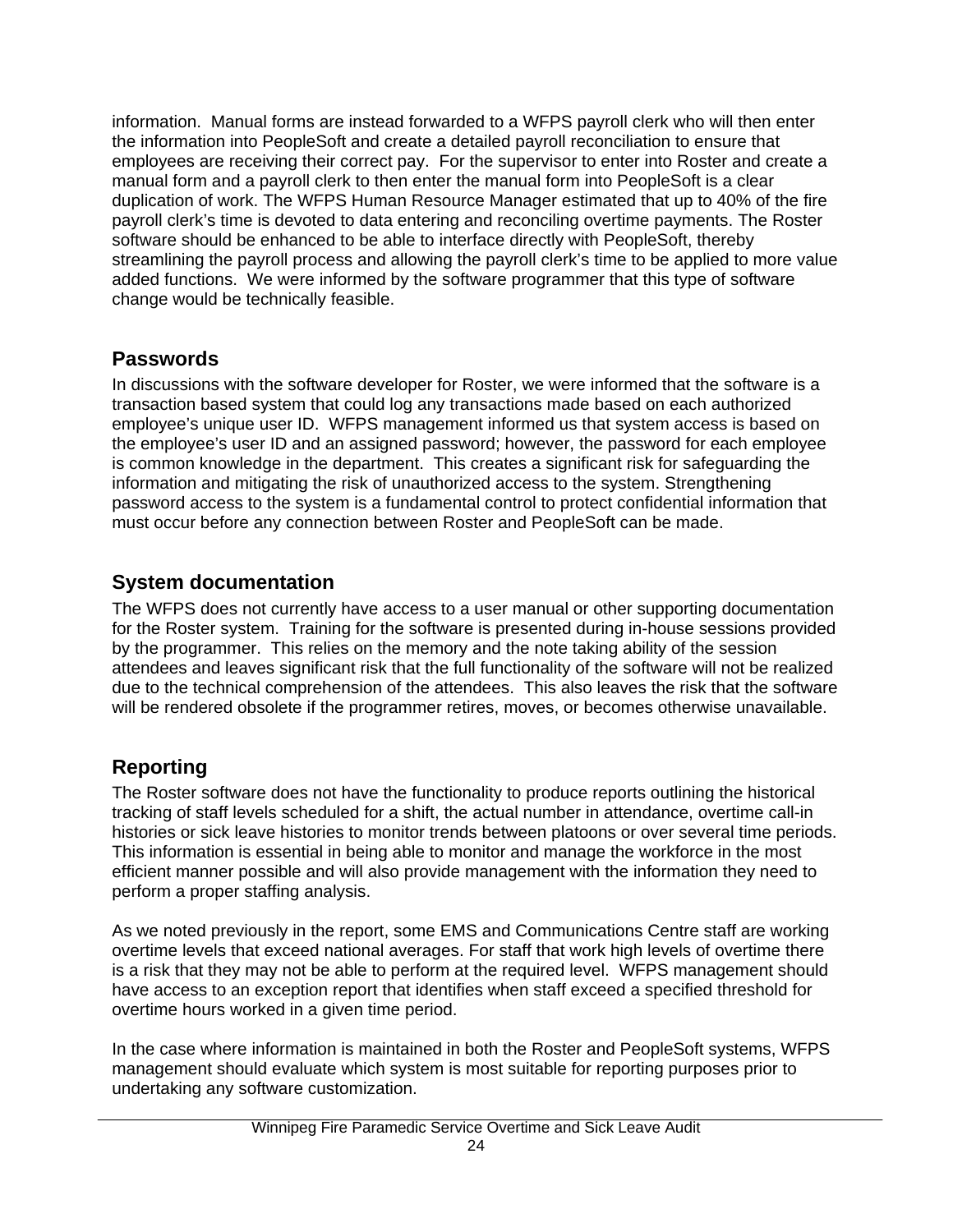### **Staff Monitoring**

The current Roster system does not allow for the input of a follow-up date when staff are away due to illness, nor does it automatically prompt supervisors to follow-up when staff has been away for an extended period of time. As we had observed, not having an automated follow-up system can contribute to supervisors not contacting employees that are away from work for extended periods beyond when the employee would reasonably have been expected to return to work.

#### *Recommendation 6:*

We recommend that the WFPS evaluate the option of enhancing the Roster system to be able to interface with PeopleSoft.

#### *Recommendation 7:*

We recommend that access to the Roster software be enhanced so that password security is consistent with the City of Winnipeg's standards.

#### *Recommendation 8:*

We recommend that the WFPS evaluate the option of obtaining physical software documentation from the program developer, or enhancing the Roster software to contain an inprogram help function that would include query writing instructions and a user manual template.

#### *Recommendation 9:*

We recommend that the WFPS management review the current information systems and improve the reports available to management to include, at a minimum, historical tracking of staff levels scheduled for a shift, the actual number in attendance, overtime call-in histories and sick leave histories.

### *Recommendation 10:*

We recommend that the Roster software be programmed with the ability to input follow-up dates when supervisors should contact absent employees. The system should also produce automated notifications when the dates occur.

### *Management Response to Recommendations 6, 7, 8, 9 & 10*

*The current roster program is an updated version of the program developed in 1994. It may not be practical to build on this original program to address all of the recommendations to enhance the roster program. A feasibility assessment has been requested of the program provider. As part of the process, WFPS will assess solutions available and determine if the recommendations identified in this report are achievable.* 

*It should be noted that Corporate Services is in the process of providing the necessary connectivity to all WFPS locations to provide access to email and intranet to all WFPS staff. Once the network improvements have been completed, computers and system security will be required.* 

*A cost estimate of the new or revised roster program to address the recommendations will be provided and budgeted for installation in 2011.*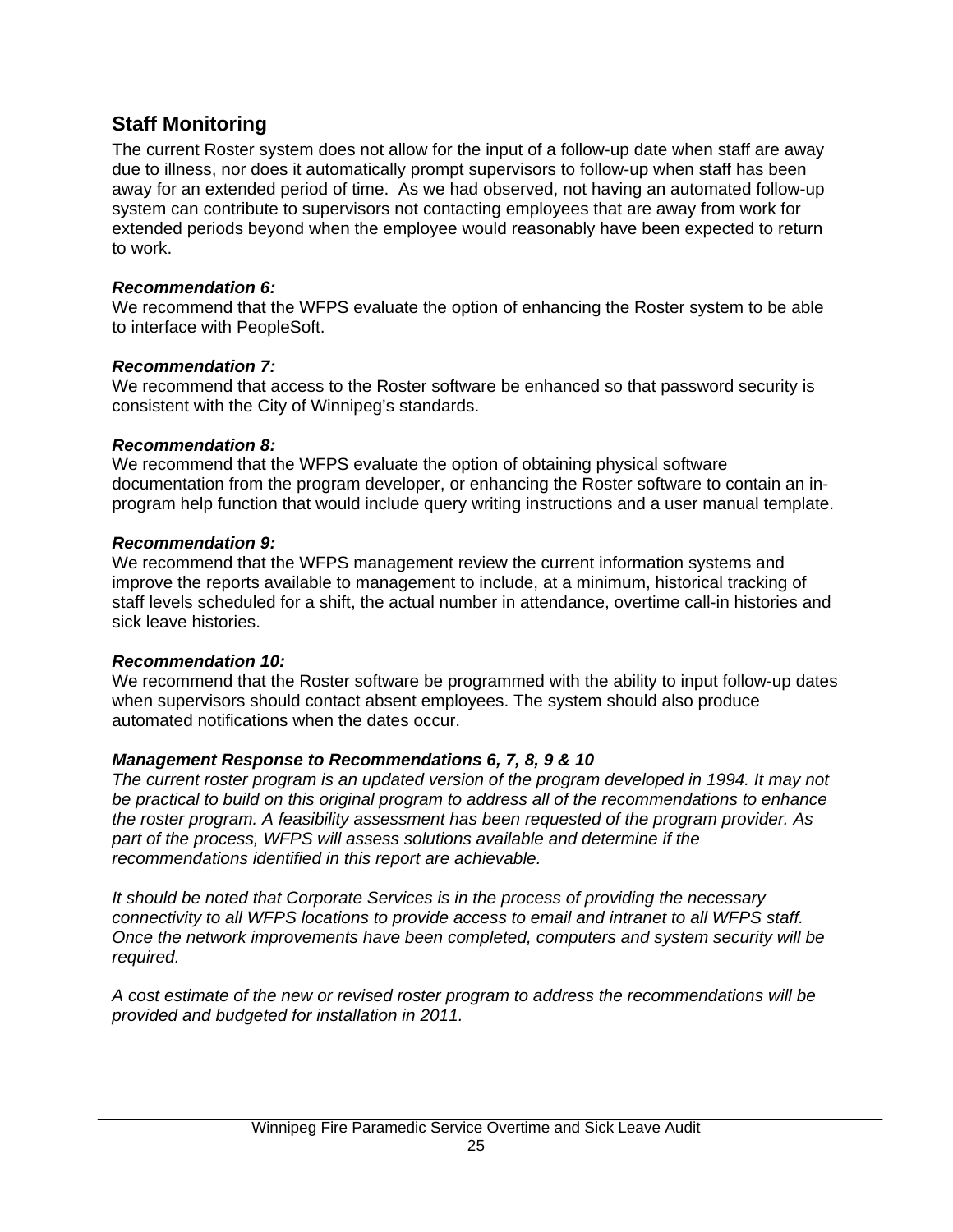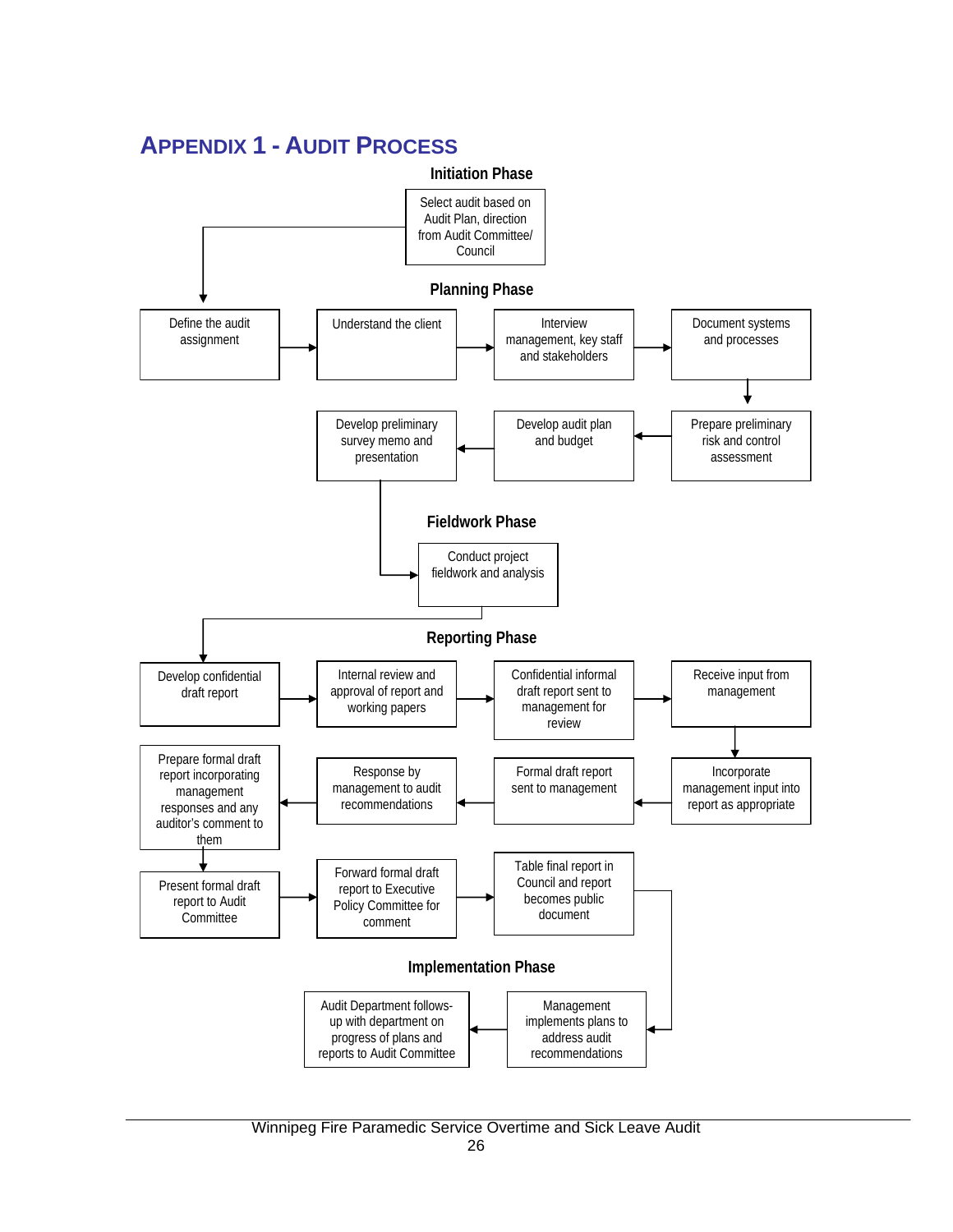## **APPENDIX 2 - STATISTICS CANADA NOC-S CLASSIFICATIONS**

The highest level of detail was used to provide the comparative national analyses in this report; however, the statistics pulled from Statistics Canada are composed of groupings of job titles. These groupings are defined in the National Occupational Classification – Statistics (NOC-S) 2006 Index. The groupings used in this report are as follows:

#### **Fire – Grouping G6 – occupations in protective services - which includes:**

Fire Fighters Police Officers Other Occupations in Protective Services

#### **EMS – Grouping D2 – Technical and Related Occupations in Health – which includes:**

Ambulance Attendants and Other Paramedical Occupations Medical Laboratory Technicians Veterinary Laboratory Technicians Medical Radiation Technologists Medical Sonographers Dental Technologists Midwives and Practitioners of Natural Healing Licensed Practical Nurses

#### **Communications Centre – Groupings B4 and B5 – Clerical Supervisors and Occupations:**

Dispatchers and Radio Operators (including emergency service agencies) General Office Clerks Receptionists and Switchboard Operators Data Entry Clerks Telephone Operators Finance and Insurance Clerks Administrative Support Clerks Library Clerks Customer Service and Related Clerks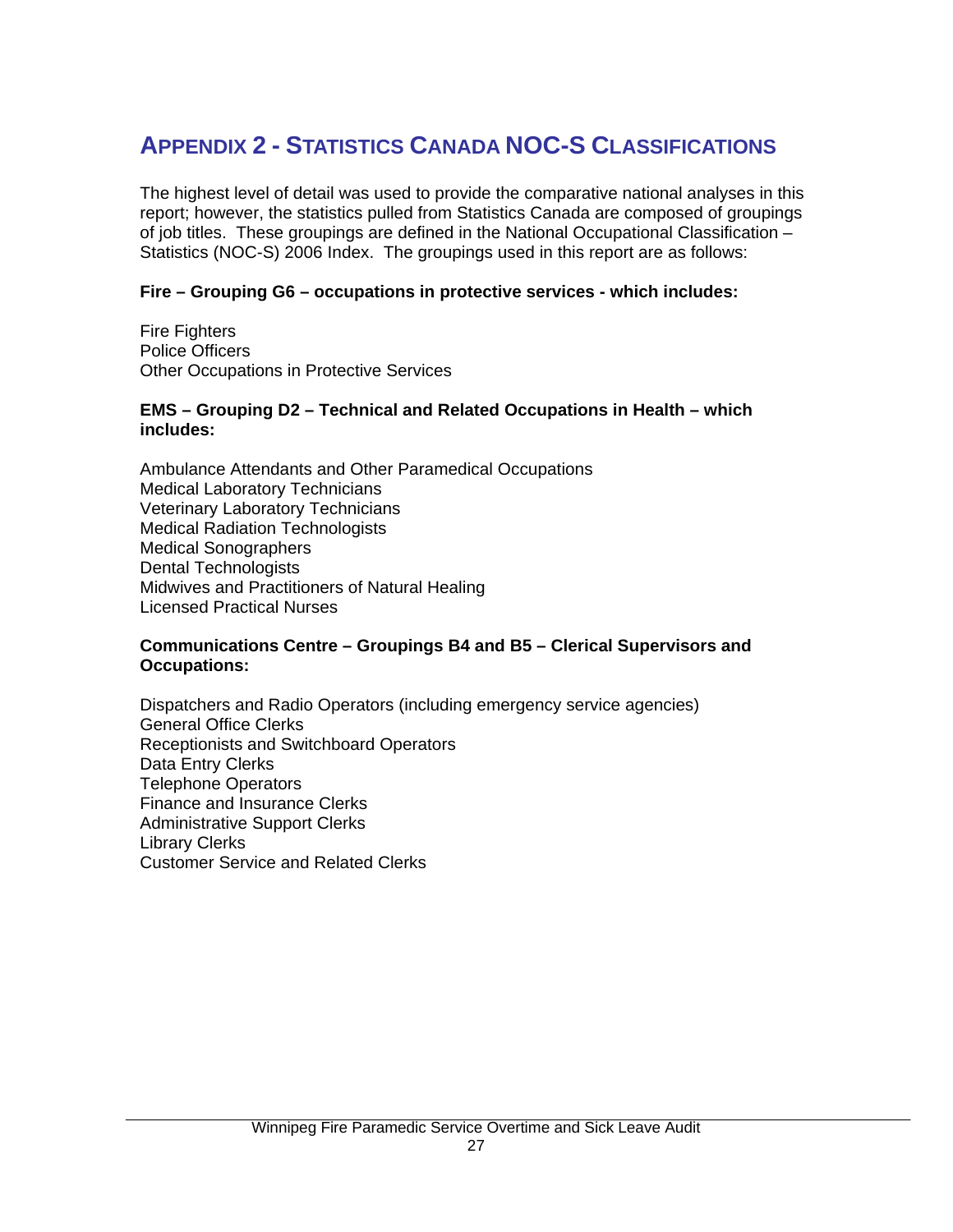

## **APPENDIX 3 – SERVICE OVERTIME ANALYSIS**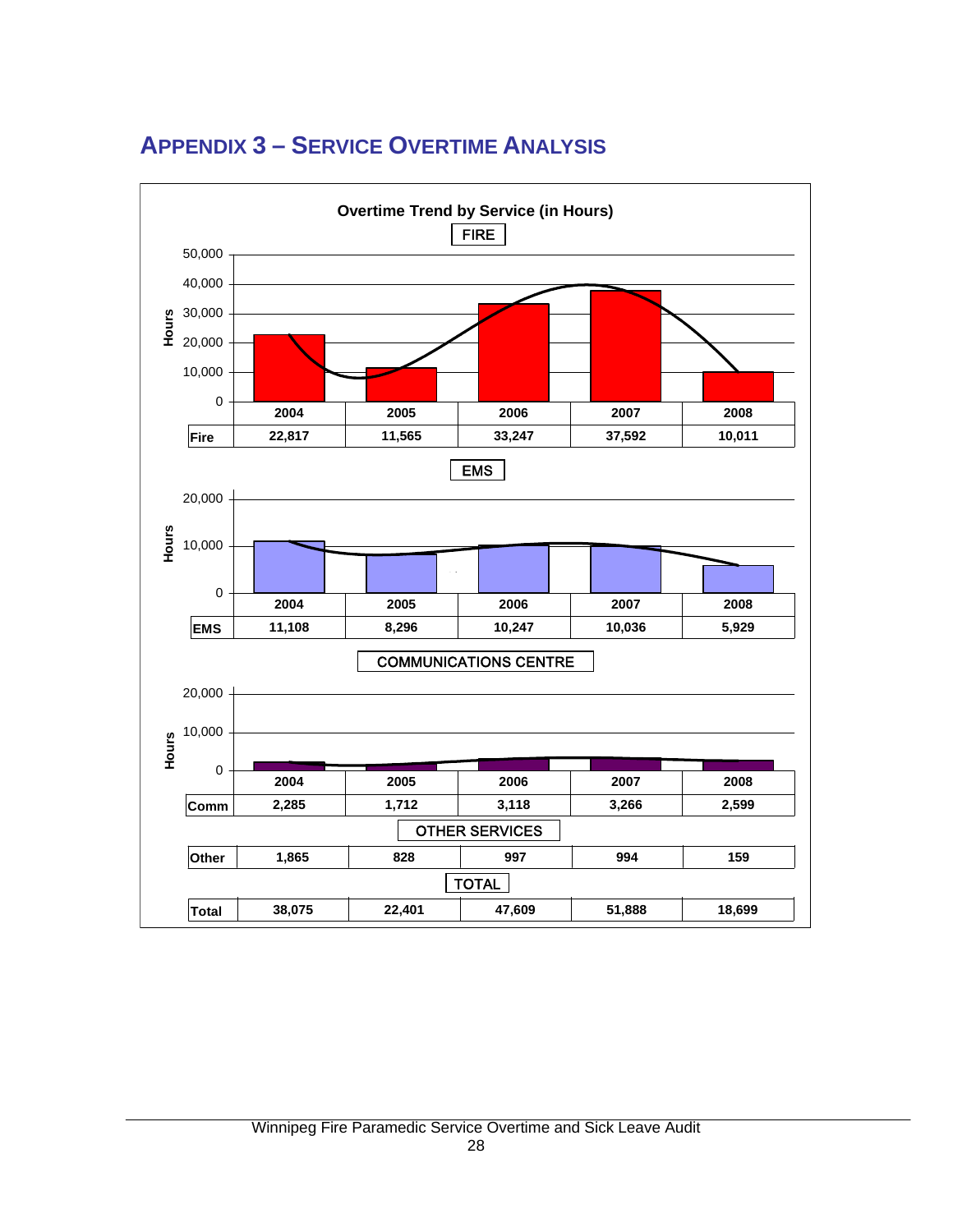## **APPENDIX 4 – NFPA STANDARDS**

#### NFPA 1221 7.4.2

Ninety-five percent of emergency call processing and dispatching shall be completed within 60 seconds, and 99 percent of call processing and dispatching shall be completed within 90 seconds.

#### NFPA 1710 4.1.2.1

The Fire department shall establish the following time objectives:

- (1) One minute (60 seconds) for turnout time
- (2) Four minutes (240 seconds) or less for the arrival of the first arriving engine company at a Fire suppression incident and/or 8 minutes (480 seconds) or less for the deployment of a full first alarm assignment at a Fire suppression incident
- (3) Four minute (240 seconds) or less for the arrival of a unit with first responder or higher level capability at an emergency medical incident
- (4) Eight minutes (480 seconds) or less for the arrival of an advanced life support unit at an emergency medical incident, where this service is provided by the Fire department

#### NFPA 1710 4.1.2.2

The Fire department shall establish a performance objective of not less than 90 percent for the achievement of each response time objective specified in 4.1.2.1

#### NFPA 1710 A.4.1.2.1(2)

… While it is recognized that on some occasions (e.g., a company is out of service for training) the initial company response might not meet the 4-minute requirement, the 8-minute criterion must always be met.

**Reprinted with permission from NFPA 1221:** *Installation, Maintenance, and Use of Emergency Services Communications Systems***, Copyright © 2007, National Fire Protection Association, Quincy, MA 02169 and NFPA 1710:** *Organization and Deployment of Fire Suppression Operations, Emergency Medical Operations, and Special Operations to the Public by Career Fire Departments***, Copyright © 2004, National Fire Protection Association, Quincy, MA 02169. This reprinted material is not the complete and official position of the NFPA on the referenced subject, which is represented only by the standard in its entirety.**